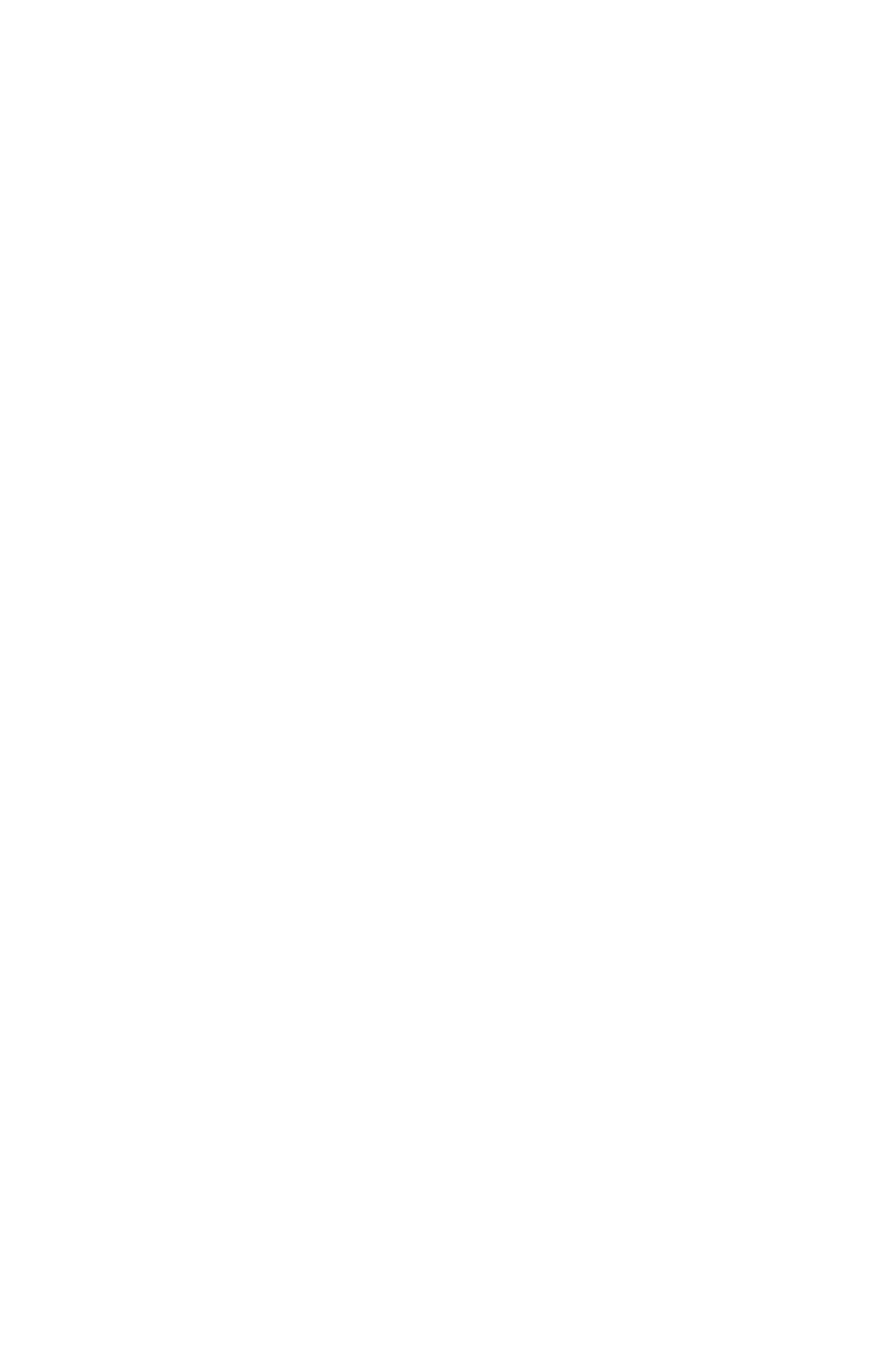## **TABLE OF CONTENTS**

| The Duties and Responsibilites of    |
|--------------------------------------|
| Dog Show Superintendents Association |
| Some Helpful Websites,               |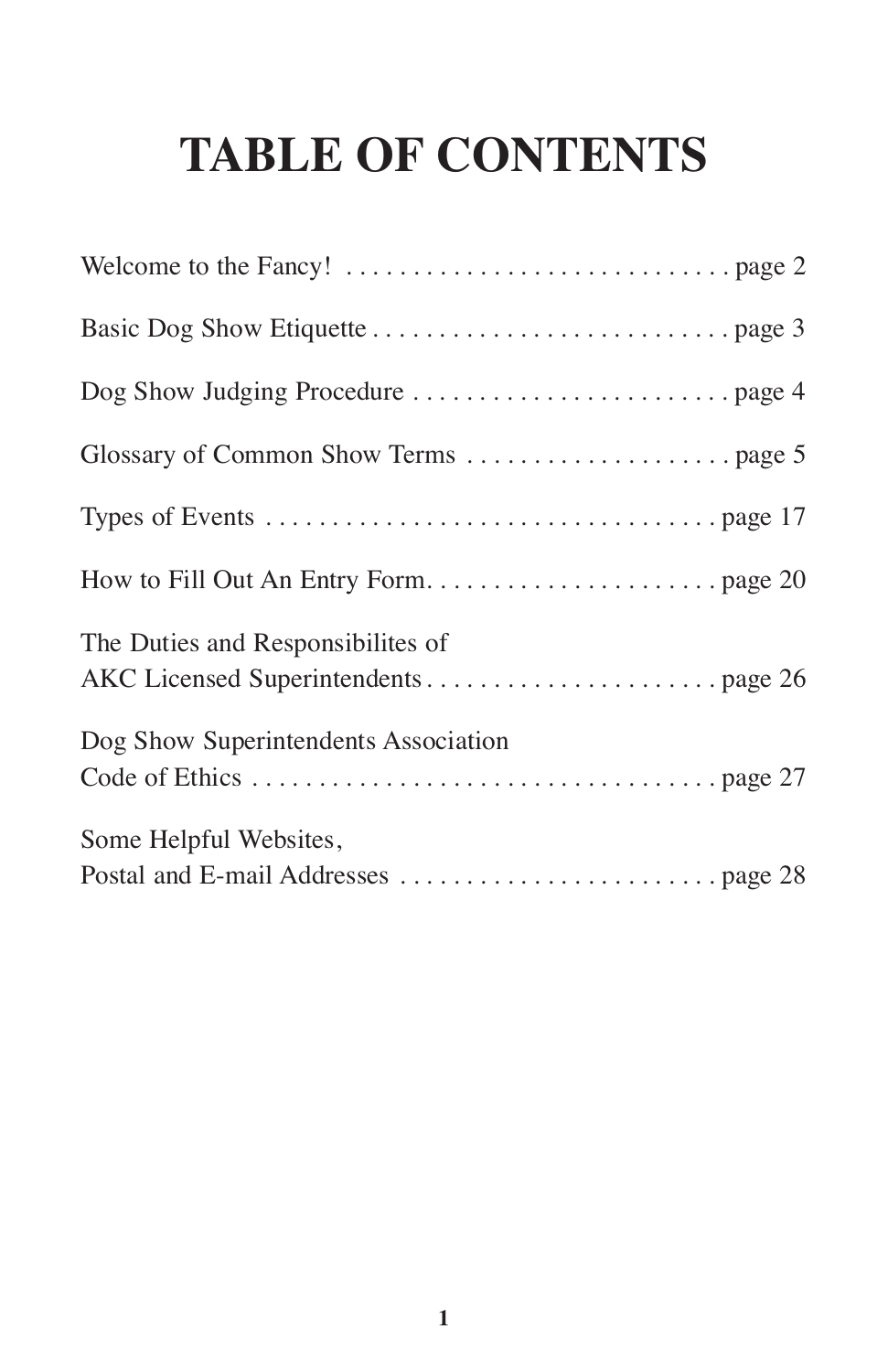## **WELCOME TO THE FANCY!**

We are pleased to have you join us at this show. Whether you are just doing some preliminary research in choosing the right breed for you and your family, or you already have your canine companion and want to learn more, this is an excellent place for you to start.

This booklet was designed by the Dog Show Superintendents Association to give you some basic information. If you have become involved in the sport, or if you are thinking of becoming involved, Superintendents can be an important factor in your experience. Superintending organizations work together with clubs to produce and manage dog shows. Part of their job is to help insure that everything runs smoothly for the club and that everything is progressing for their show according to AKC Rules and Regulations. Another important part of their job is to help newcomers understand those same Rules and Regulations. Helping you understand shows and helping you gain in your knowledge of AKC Rules and Regulations will add to your success and enjoyment of the sport. (For more detail on what Superintendents do see page 14.)

This booklet contains information on the most frequent items with which you will come into contact during your day at the show. If there is anything you would like to have additional information on, or if there is something that is not quite clear, please feel free to come to the Superintendent's desk and ask. If you don't have any questions during the event but think of something after you have left, we have included some website addresses for specific sites as well as some helpful e-mail addresses you may use to obtain additional information.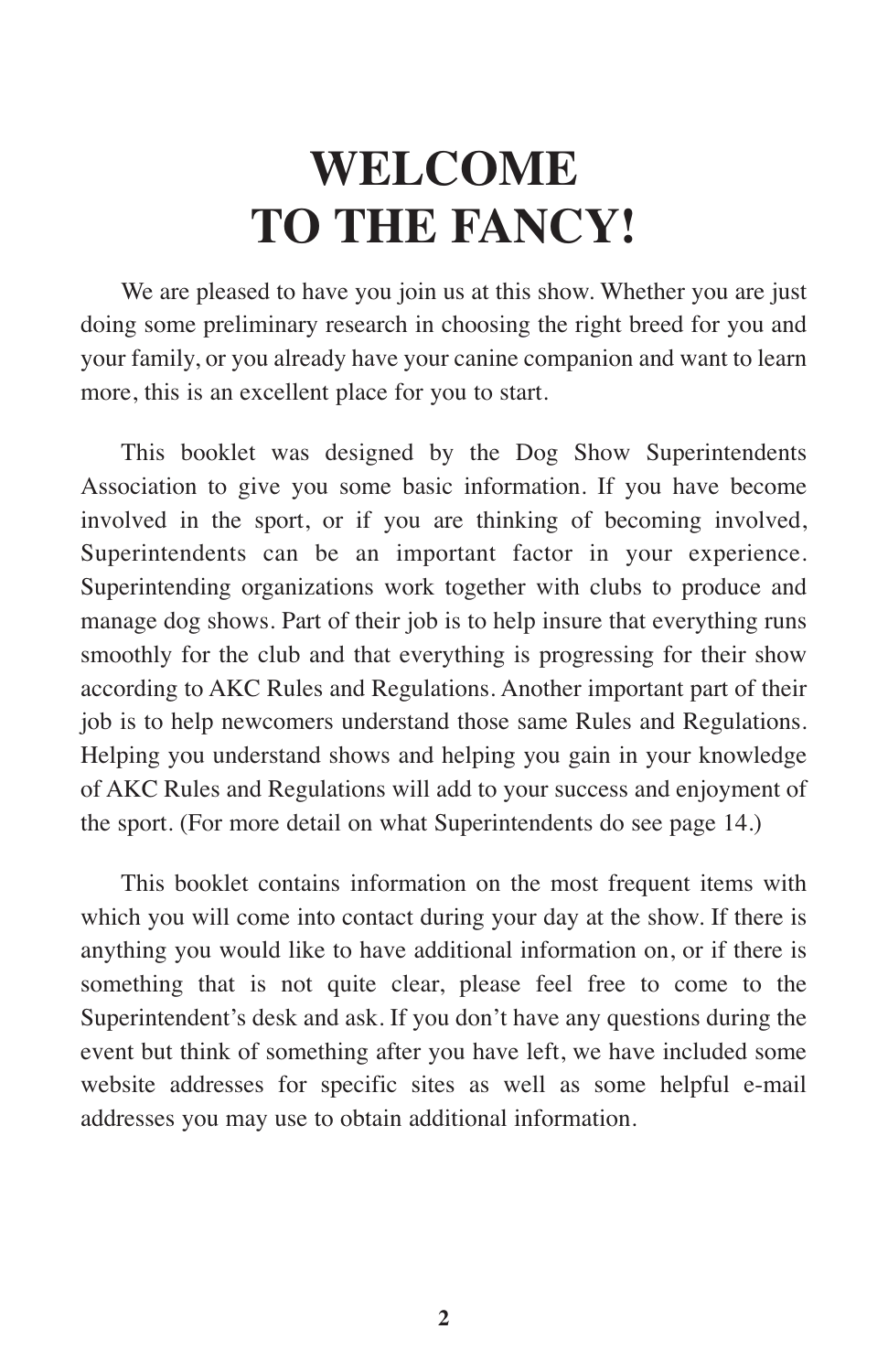## **BASIC DOG SHOW ETIQUETTE**

Here are some brief pointers in basic dog show etiquette for you and your family when you attend your first shows. These particular items were developed by and are displayed at the Thanksgiving Classic shows in Springfield, MA. We appreciate their cooperation in allowing us to reproduce them here. They have been slightly expanded by DSSA. They will be very helpful in making your dog show experience a good one. You will notice they are just good common sense rules.

**Ask before Touching or Feeding a Dog!** Often people have spent hours grooming their dogs. Other dogs early in their exposure to shows may be nervous at shows or may not yet be used to crowds or children. And, some dogs grab for what they may interpret as treats or they might have finicky stomachs. Once a dog has been shown exhibitors/owners are usually happy to have the dog receive some additional petting, especially if they are adding to the dog's socialization. Be sure you ask the owner the correct way they like their dog to be approached and, in the case of a coated dog, where they would rather have you pet the dog and what area on the dog they'd prefer you to avoid.

**Never let your child hug a strange dog and don't stick your fingers into a strange dog's crate!** Just like most people object to being grabbed and hugged by strangers, or prefer not to have strangers invade your home space, so do many dogs! Please act accordingly.

**Watch where you step!** We're sure you don't want to step on any feet, noses or tails of our doggie friends. And, on another note, unfortunately not all dog handlers are considerate enough to clean up after their dogs. Likewise, particularly at outdoor shows, it's always a good idea to keep your shoes on your feet.

**Keep all family members on the outside of ring barriers!** Each dog and handler has only moments in the ring for the judge to evaluate him and any distractions (food or objects thrown into the ring, body parts hanging over or under the ring barriers, and/or loud disturbances) can throw their performance off. And please remember, an empty ring is not a playpen. Don't attempt to step or jump over ring barriers or attempt to leap over or jump up and down on rolled matting. Remember, the ring may only be idle for a brief break or it may have been reset and cleaned for upcoming judging.

**Always ask first if it is a good time to talk!** You might be catching someone as they are nervously waiting to go into the ring, intent on grooming for an upcoming ring time, or just closely watching dogs they are interested in seeing. If an owner/exhibitor is engrossed in something, they will be happy to let you know when and where is a better time to talk.

**Cell phones and the like should not be on while you are at ringside.** If you absolutely, positively cannot be without your device at ANY time 24/7, you should have it on mute or vibrate while you are at ringside. Ringing, beeping, musical tones and any other of the myriad rings, chimes, songs, etc., such a device may make are distracting to the dogs, the exhibitors, and the people standing or sitting next to you, plus they don't want to be involved in your conversation. Please be courteous; use your good manners.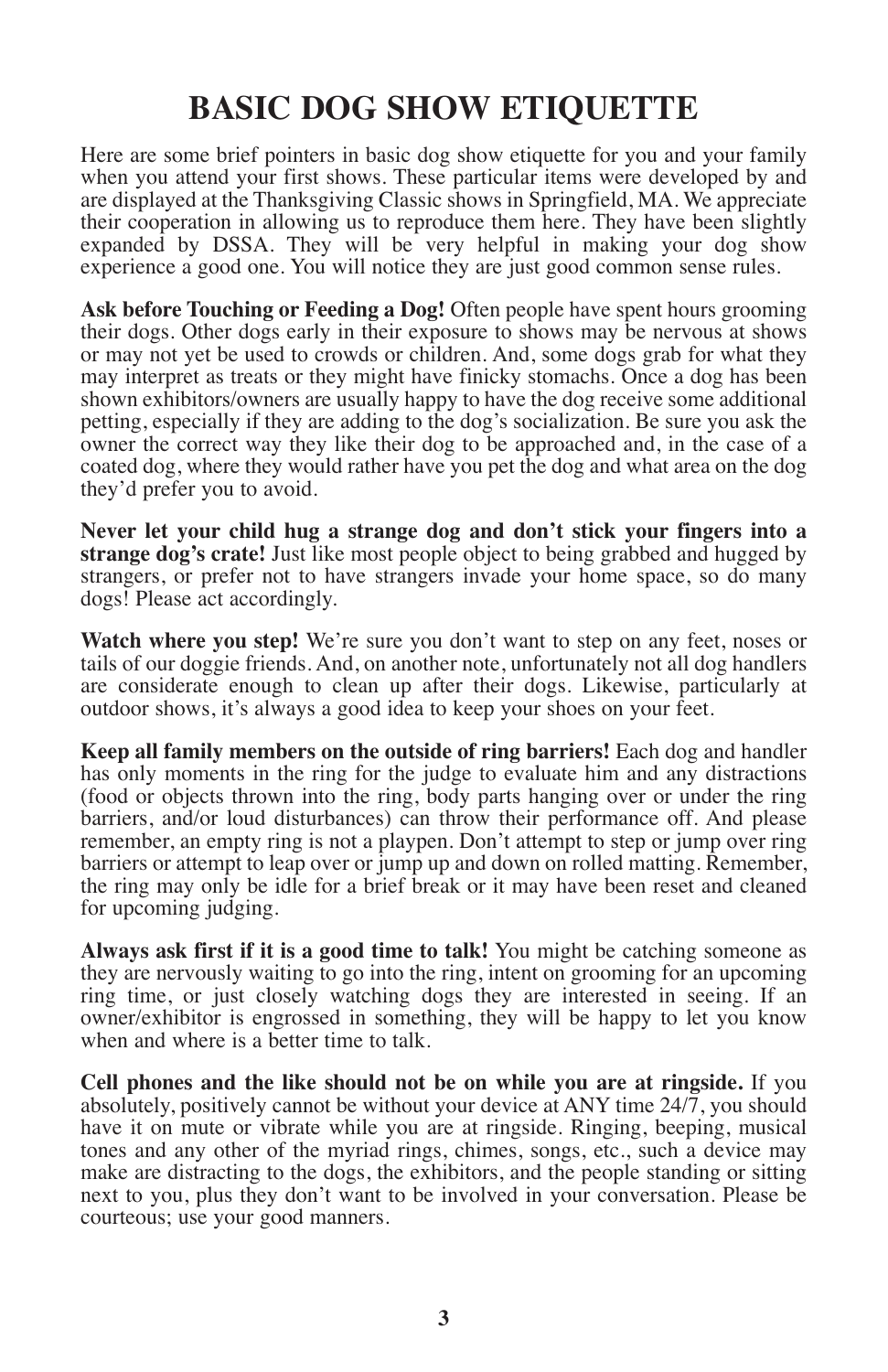## **DOG SHOW CONFORMATION JUDGING PROCEDURES**

#### **DOG CLASSES**

| Puppy (6-9) (9-12)  1st    |  |
|----------------------------|--|
| Dog (12-18) 1st            |  |
| Novice 1st                 |  |
| Amateur-Owner-Handler  1st |  |
| Bred-by-Exhibitor 1st      |  |
| American-Bred  1st         |  |
|                            |  |

#### **BITCH CLASSES**

| Puppy $(6-9)$ $(9-12)$ 1st |  |
|----------------------------|--|
| Bitch (12-18). 1st         |  |
| Novice 1st                 |  |
| Amateur-Owner-Handler  1st |  |
| Bred-by-Exhibitor 1st      |  |
| American-Bred  1st         |  |
|                            |  |





Best of Breed or Variety Competition consists of both male and female champions, plus Winners Dog and Winners Bitch. Best of Breed or Variety award qualifies this dog to represent its Breed in its own group. Best of Winners is selected from the Winners Dog and Winners Bitch. Best of Opposite Sex is then selected from the remaining dogs of the Opposite Sex to the Best of Breed or Variety. Select Dog and Select Bitch are eligible for Grand Championship points.

| SPORTING  <br><b>GROUP</b>                                                             |  | <b>HOUND</b><br><b>GROUP</b> |  | WORKING<br>GROUP         |                               | <b>TERRIER</b><br><b>GROUP</b> |                               |                        | <b>TOY</b><br><b>GROUP</b> | <b>I</b> NON-SPORTING I<br><b>GROUP</b> | <b>HERDING</b><br><b>GROUP</b> |
|----------------------------------------------------------------------------------------|--|------------------------------|--|--------------------------|-------------------------------|--------------------------------|-------------------------------|------------------------|----------------------------|-----------------------------------------|--------------------------------|
| ∣32 Breeds∣<br><b>Varieties</b>                                                        |  | 33 Breeds<br>Varieties       |  | 30 Breeds  <br>Varieties | 32 Breeds<br><b>Varieties</b> |                                | 23 Breeds<br><b>Varieties</b> | 21 Breeds<br>Varieties | 30 Breeds<br>Varieties     |                                         |                                |
| First Place Winner in each of the Seven   Groups represents its Group for Best in Show |  |                              |  |                          |                               |                                |                               |                        |                            |                                         |                                |

**This dog stands alone at the end of the show remaining undefeated BEST IN SHOW RESERVE BEST IN SHOW**

*Although the progression of a dog show may appear complicated, it's really a simple elimination contest. Each dog competes in its class. The winners of each class compete for Winners Dog and Winners Bitch. The Winners Dog and Bitch compete against the entered champions for Best of Breed and Best of Opposite Sex. Each Best of Breed winner competes in its respective Variety Group.Then the seven Group Winners compete for Best in Show.At the end of the day one dog remains undefeated.*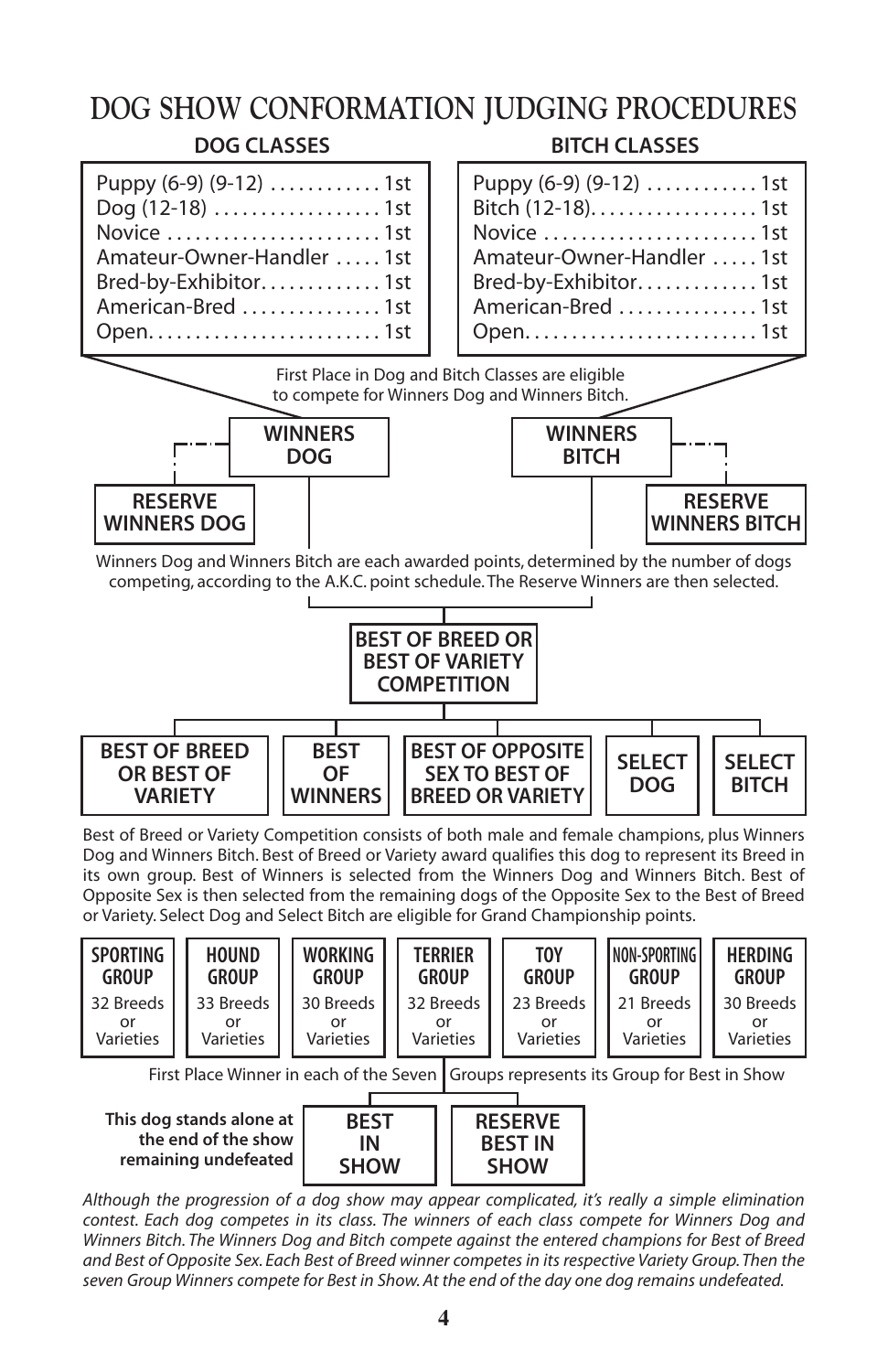## **GLOSSARY OF COMMON SHOW TERMS**

**ACKNOWLEDGEMENT OF ENTRY OR ID:** Once entries close, and approximately 7-10 days prior to the show, you will be sent an acknowledgement of your entry along with a judging program. If you believe you have entered a show and you have not received any word by a few days prior to the show, you should call the office to which you sent your entries and verify that you are entered.

**AGENT/HANDLER:** Sometimes an owner believes he or she is not able to show their dog competently or as often as they would like, so they engage the services of an agent or handler. This person acts on behalf of the owner. The professional handler usually guides a dog's show career. They may perform such duties as conditioning and training the dog for the ring, grooming, boarding the dog, transporting the dog to shows, and they may choose what shows in which the dog is exhibited. In short, the dog is under the care, custody and control of the handler and he or she is responsible for the dog while it is in their possession. There are some who use "agent" and "handler" interchangeably. There are some who make a distinction between the two. Some feel anyone can be an "agent" for an owner. Some believe Professional Handlers are those persons who make their living showing dogs. The AKC has a program to register Handlers and there are two other organizations made up of Professional Handlers – The Professional Handlers Association and the Dog Handlers Guild. All of these have requirements the handler must meet in order to become registered or a member of the professional organization.

**AKC:** The American Kennel Club is comprised of member clubs. Organized clubs have to meet certain criteria in order to become a member club. AKC is the governing body and the registry for the sport of dogs. They were established in 1884 to promote the study, breeding, exhibiting and advancement of purebred dogs. They maintain the Stud Book records, license and sanction dog events and maintain the official records of awards and points for dog shows, field trials, obedience trials, lure coursing, hunting tests, herding trials, agility, tracking and coonhound events, etc.

**AKC CHAMPION:** In order to become an AKC Champion of Record a dog must obtain 15 points. Within the 15 points there must be two "major" wins under two different judges. A "major" is a three, four or five-point win. The point schedule varies in different areas of the country, which are called divisions. Every show catalog contains the point schedule for the division in which the show occurs. It also contains instructions to help you compute points. If you are unsure of how to do this, check with the Superintendent, the Show Secretary or the AKC Representative. The AKC keeps track of each show dog's record using the results from each show. Because these are official results, it is very important that you check the results board or table at the show to determine whether your win or placement is marked correctly on the copy of the judge's sheet on display. If it is not marked correctly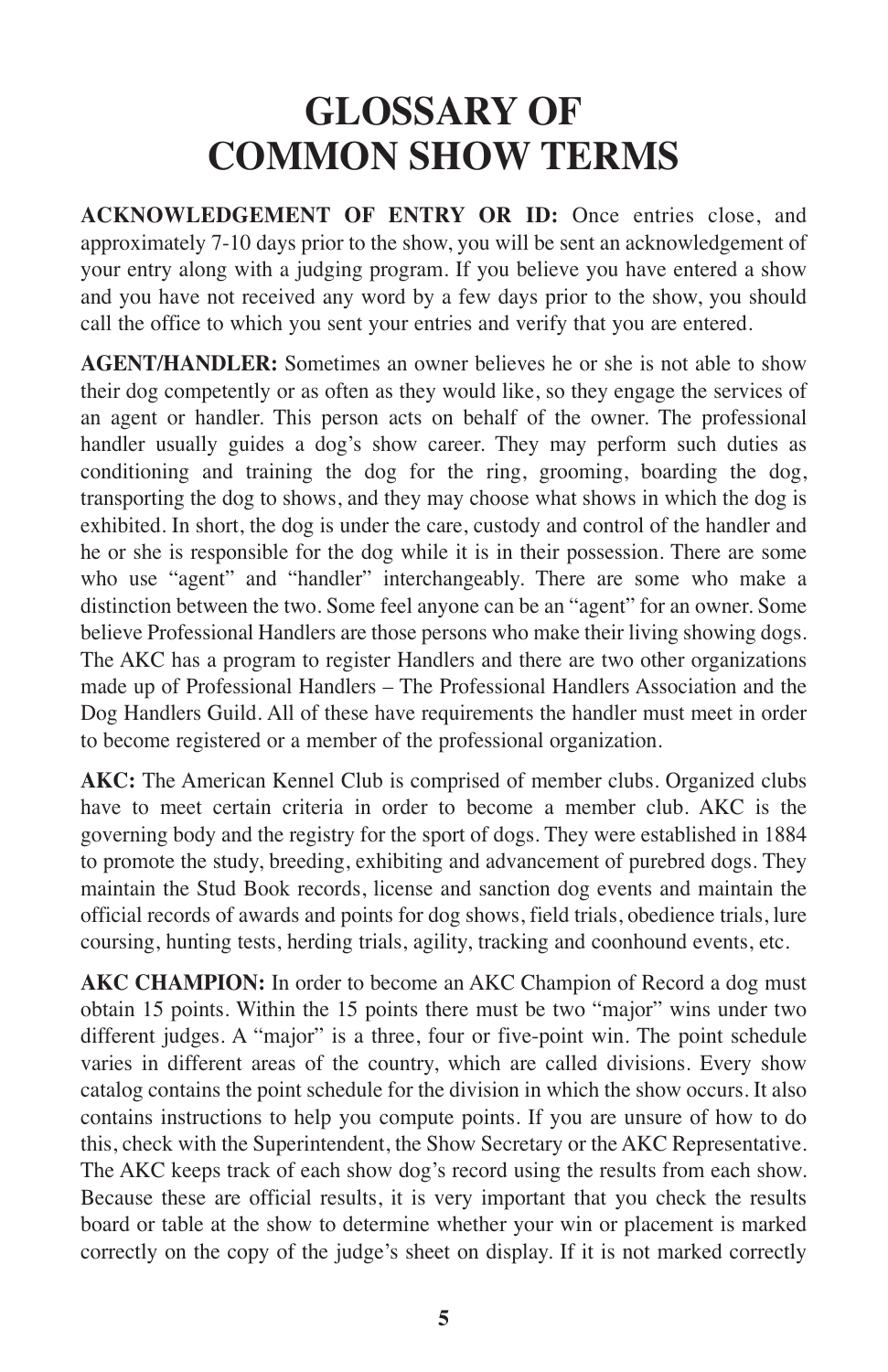you should take the copy of the sheet to the Superintendent or Show Secretary and bring it to their attention. It will be much easier to have a correction made at the show when the judge, the ring steward and the dogs are available.

**AKC DOG SHOW:** This is an event Licensed or Sanctioned by the American Kennel Club. A kennel club must have their event approved by AKC in order to be able to award AKC points toward a dog's championship. (See also section on types of events.)

**AKC REGISTRATION NUMBER:** When your dog is individually registered with AKC you have a permanent registration attached to your dog's record. Your dog must be registered with AKC in order to compete in AKC events. Your registration means your dog's history (its parents and the rest of its ancestors) is recorded as purebred and may be traced.

**AKC REPRESENTATIVE:** This person is an employee of the AKC. Their job is primarily to observe and report. If they are in attendance at a show where you are in attendance and you have a question on the AKC rules, or a question on judging procedure, registering your dog, etc., this is a good person to ask. AKC reps have the important responsibility of observing judges.

**BEGINNER PUPPY, 4-6 Months of Age:** This competition is for dogs/bitches that are four months of age or over but under six months on the day of the event. Classes would be offered for breeds/varieties and Groups as described in Ch 3, Sec 1 of the AKC Rules Applying to Dog Shows and for the Miscellaneous Class breeds as listed in Ch 3, Sec 23. Miscellaneous Class competition and FSS competition will be the equivalent of Group competition and the winners will be eligible to compete for Best Four-to-Six Month Puppy in Show. The classes are combined (dogs and bitches judged together in one class for each breed) and compete for Best of Breed and Best of Opposite Sex to Best of Breed. All entrants must have their AKC Registration or AKC Litter Registration number. Foreign dogs may compete if registered in their country of origin. All entrants must have had their inoculations (including rabies) according to their veterinarian's protocol. Dogs owned or co-owned by a professional handler may compete HOWEVER they must be shown by a non-professional handler. These dogs may not be shown in this competition by current assistants or household members of professional handlers. The Certificate of Merit (CM) title may be obtained by virtue of earning 15 points in accordance with the points structure noted in the AKC Rules. Please see the Rules for complete information regarding this class, including information on Entry and Eligibility for this class.

**BITCH:** A female canine.

**BREAKDOWN:** In the judging program you will see numbers in parentheses after the breed names. These numbers are translated as follows: If you see, for example, Boxers (10-14-4-3) this means there are 10 dogs, 14 bitches, 4 dog specials (champions) and 3 bitch specials (champions). Exhibitors use this information to help them determine whether there will be points within their entry. Since judging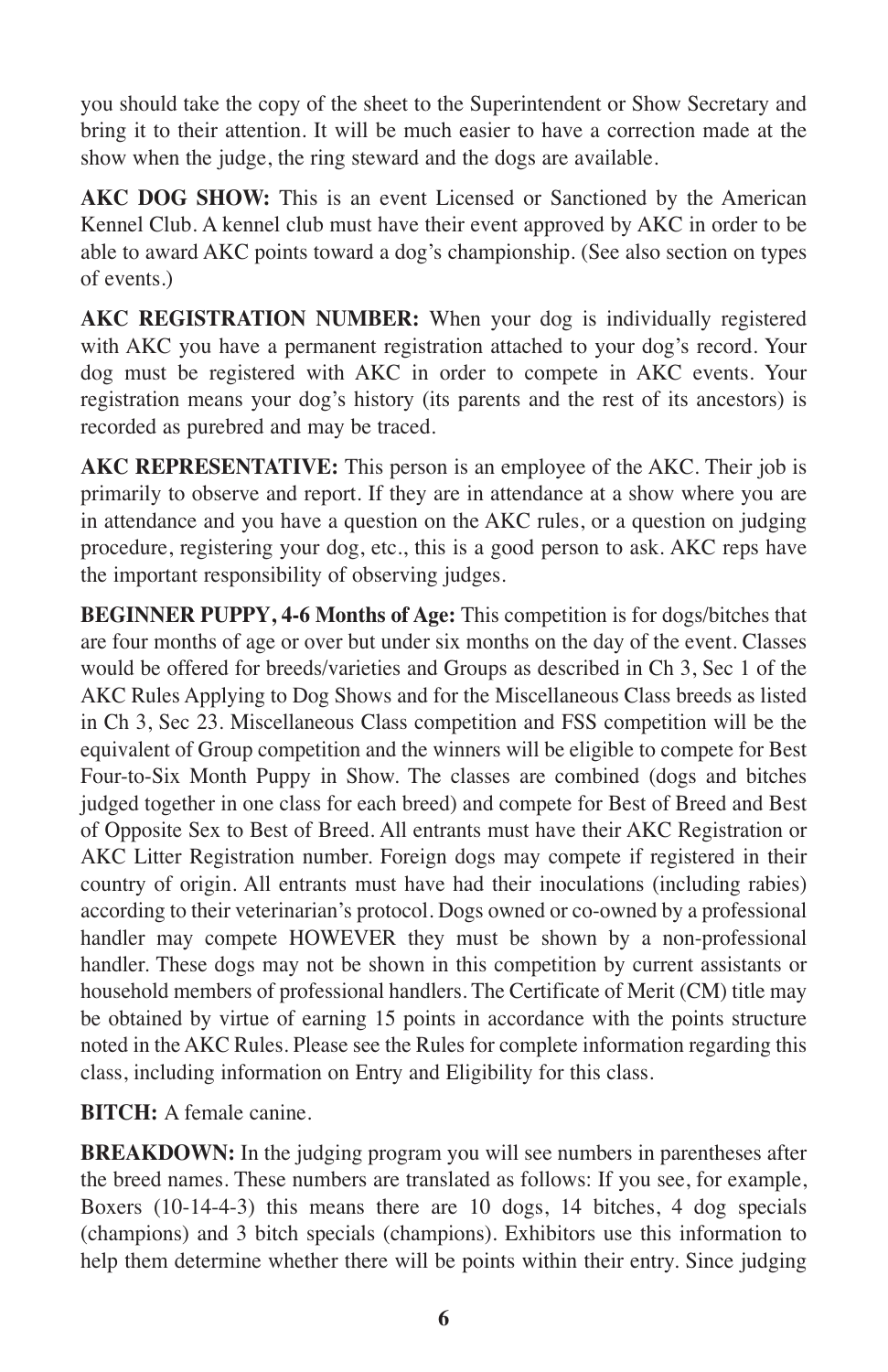programs are written immediately after the entries close, before any proofing or corrections are done, the numbers in the schedule could have some discrepancies between the time the program is written and the catalog is produced. If you are looking for an elusive point or a major and the totals are borderline you may call the superintendent's office a few days before the show to verify the total number of dogs or bitches. This information is also available on the superintendent's website. You are not permitted to find out, however, how many dogs or bitches are in your specific class.

**BREEDER:** This is the person(s) that owned the dam of your dog.

**BREED STANDARD:** Each breed has a standard against which it is judged. The standards are set by the Parent Club for that breed. The Breed Standard is a word picture of the ideal dog of that breed. You may obtain a copy of the Standard directly from the American Kennel Club. If you are interested in several breeds you should see the AKC's publication, "*The Complete Dog Book,*" which is available at most major book stores or public libraries.

**CANCELLATIONS and WITHDRAWALS of entries:** Cancellations of entry may only take place PRIOR to the closing of entries. If you have made an entry and find you are unable to attend the show you may CANCEL your entry at any time prior to the show's closing date and time and receive a refund. Cancellations must be in writing. (Note: Some organizations may have a cancellation fee that will be deducted from your entry fee. Also, if you made your entry online your refund will not include any processing fee you may have been charged.) Withdrawals of entry take place AFTER entries close. If, after entries close, there is a Change of Judge, or a certain other condition previously announced in the club's premium list for the show changes (for example, a breed that was to be judged outdoors must now be judged indoors), and you wish not to show under the replacement judge or the new condition, you may withdraw your entry for a refund. Withdrawals must be in writing and must meet the time requirement under AKC Rules.

**CATALOG:** Each club must produce a show catalog. This book contains information about the showgiving club, a copy of the judging schedule and championship point schedule for that area and specific information about each dog entered, including the owner and the owner's address. The catalog may also contain advertising from local breeders or a list of the club's members who are breeders. While the superintendent prints the catalogs, they are turned over to the club and are sold only by the club. They are usually available at the club tables; sometimes the club also sells them at the admittance gates.

**CATALOG ORDER:** From time to time you may hear someone refer to something as being in "catalog order". The AKC *Rules Applying to Dog Shows* state specifically that certain information must be contained in the catalog and in what order it is to appear. Among those items are the entries in the show and certain information contained on each entry form. The entries are to be "catalogued by Groups, Breeds,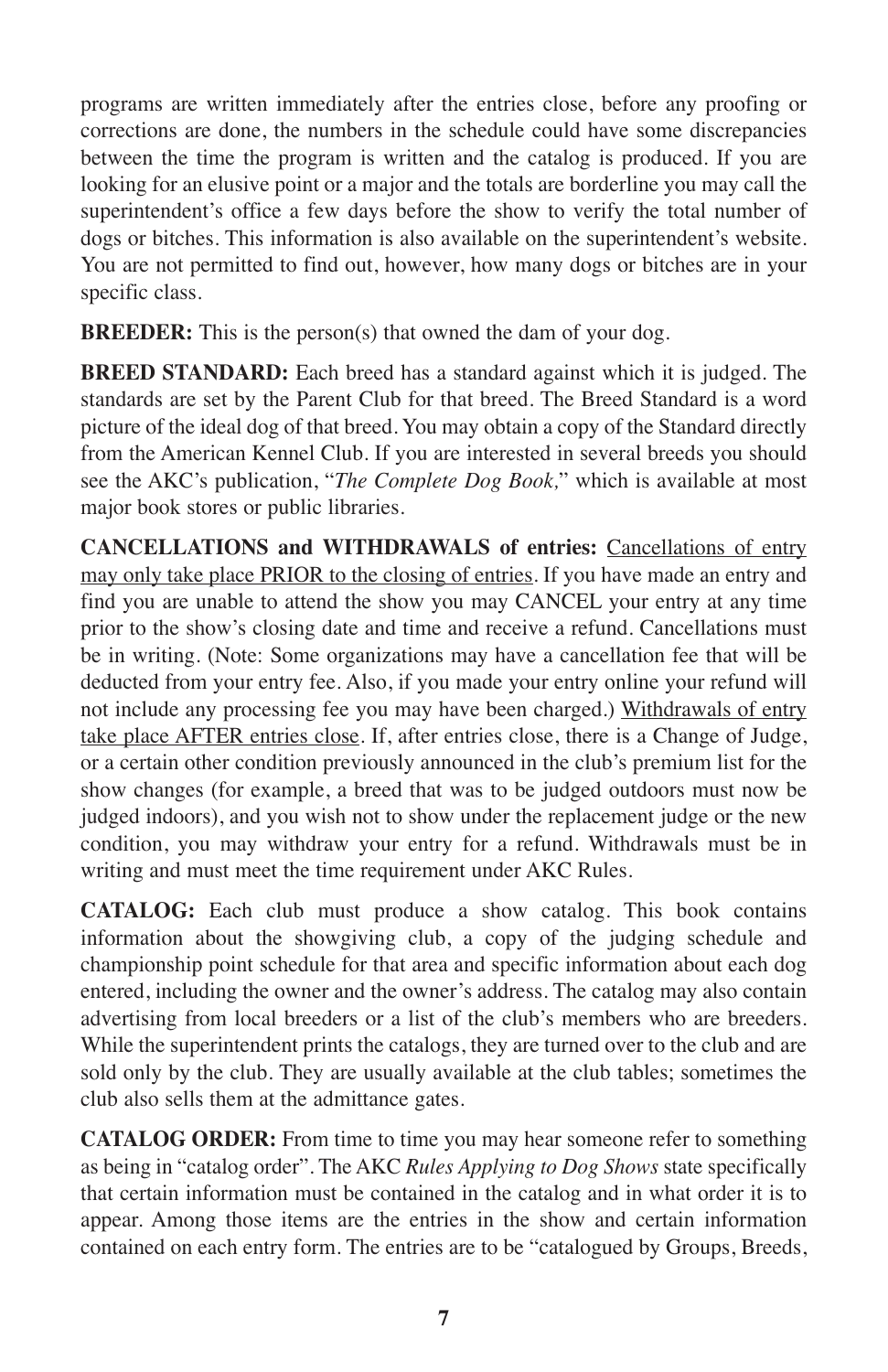Varieties, and regular classes in the order given in Chapter 3." So, for example, every all-breed dog show catalog will have the (1) Sporting first, followed by (2) Hound, (3) Working, (4) Terrier, (5) Toy, (6) Non-Sporting and (7) Herding breeds listed in this order, with their respective breeds in order within the Variety Group. When someone is referring to something being in "catalog order" it would mean listing the breeds/groups in the 1, 2, 3, 4, 5, 6, 7, Sporting, Hound, Working, Terrier, etc., order. Sometimes people (even those who have been involved in the sport for a long period of time) use this term incorrectly. You might hear someone say that the "Groups are going to be judged in catalog order." That would correctly mean, Sporting, Hound, Working, etc. However, what they MAY mean is that the Variety Groups are going to be judged in the order as listed in the Judging Schedule, which could be entirely different from "catalog order" .

**CHANGE OF JUDGE:** There are times when the judge listed in the premium list cannot judge the breed(s) approved for them that day. For example, a judge may draw more dogs than AKC permits an individual to judge in one day. If this occurs, the judging schedule will note that due to the large entry a breed or several breeds had to be given to another judge and will specify that judge. If this happens, and you don't want to exhibit under the new judge, you may withdraw your entry, providing the withdrawal is done *prior to one half-hour before ANY conformation judging is begun.* Or, a judge may become ill or injured prior to the show or at any time before or during the show. If the change is noted in the judging schedule you may withdraw as previously noted. If, however, the change is posted at the show, you may withdraw up to the start time of judging for that breed*.* All withdrawals must be done in writing. If you withdraw your entry due to a change of judge you will receive a refund after the show and after all records have been returned to the Superintendent's office. Important Note: If a Change of Judge is posted at a show it may be necessary to move affected breeds to different rings and different times.

**CLASSES:** Another two-fold word. You enter your dog in one of the classes in order to be judged. For example, if you have a puppy, you may want to enter it in the Puppy Class. Puppy Classes are sometimes divided by age (6 months and under 9 months; 9 months and under 12 months). Once a dog has reached 12 months of age it is no longer considered a puppy. Classes may refer to the regular or nonregular offerings at the show. The "regular" classes that may be offered at a show are: Puppy, 12-18, Novice, Amateur-Owner Handler, Bred-by-Exhibitor, American-Bred, Open. Clubs may also offer additional approved "non-regular" classes. Non-Regular Classes may be single-dog (such as Veteran where only one dog is judged) or multiple-dog (such as Brace, Stud Dog or Brood Bitch where multiple dogs are judged together as a unit).

Sometimes the word refers to those judged prior to Best of Breed. When you hear someone say they went Best of Breed from the classes they mean their dog is not a Champion, it won its class, won Winners in its sex division, competed for Best of Breed and beat the entered Champions in their breed.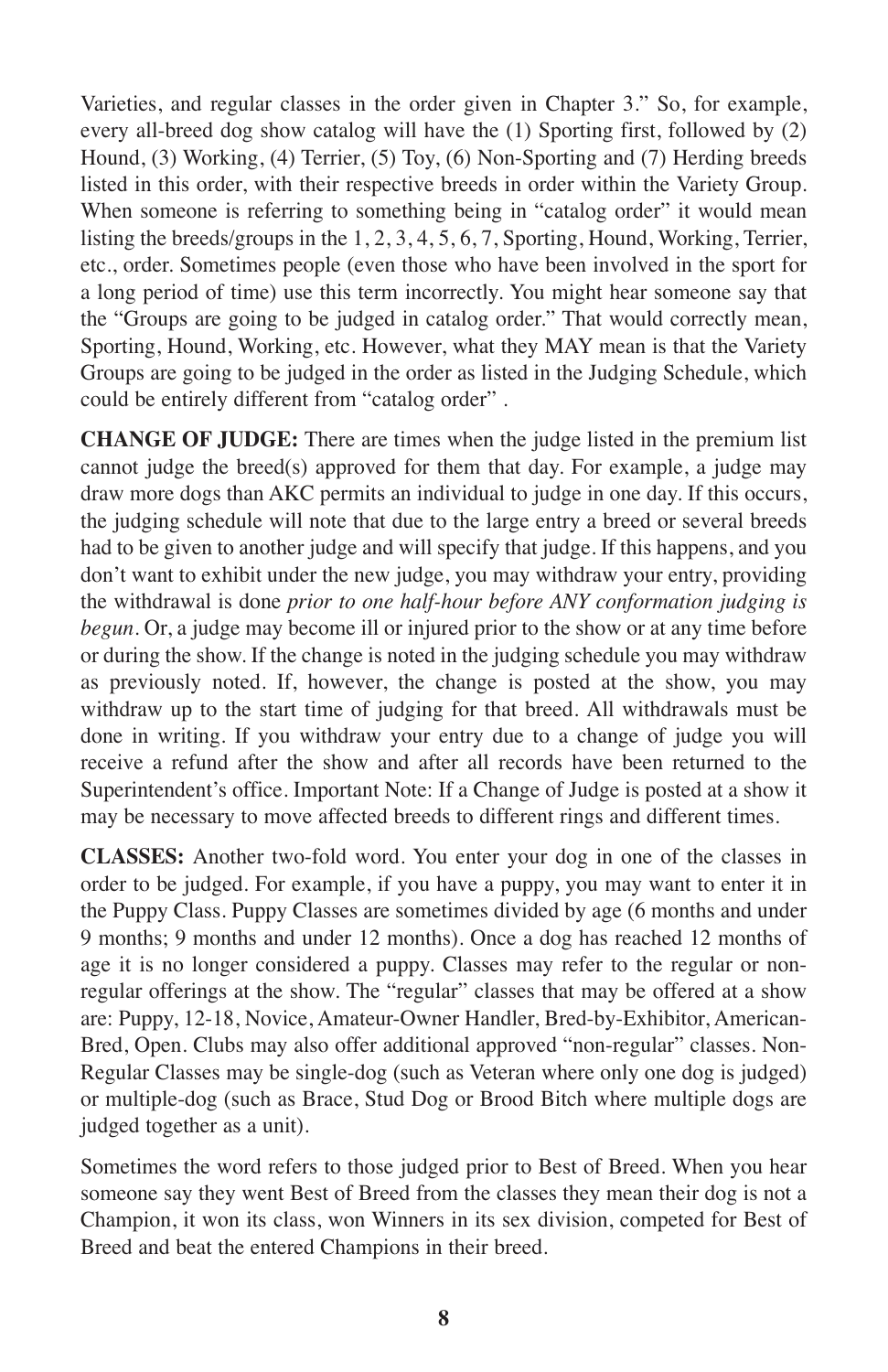**CLASS BITCH:** A bitch entered in Puppy, 12-18 Months, Novice, Amateur-Owner-Handler, Bred by Exhibitor, American-Bred, Open.

**CLASS DOG:** A dog entered in Puppy, 12-18 Months, Novice, Amateur-Owner-Handler, Bred by Exhibitor, American-Bred, Open.

**CLOSING OR CLOSING DATE:** Shows have a date and time by which your entry must be in the hands of the superintendent or show secretary. Shows usually close the third Wednesday prior to the show; the time is normally 12:00 Noon that day. The day of the week on which the show occurs has a bearing on the closing day/date, so you should be sure to check the premium list. Also be sure of the time zone noted for the closing. Some shows, like specialties, may close earlier. There are also shows that do not accept entries prior to an opening hour/day.

**CLUB:** The membership is comprised of like-minded people whose primary interest is in dogs and their welfare, promoting pure-bred dogs, and the competition in the ring. When you see the words "kennel club" or "dog club" or "dog fanciers association" in a club name it usually denotes an interest in conformation. When you see the words "training club" or "obedience trial club" or "agility" in a club's name it usually denotes members with an interest in Obedience and Rally or Agility.

**CONFORMATION:** This is breed judging based upon the dog's overall appearance and structure in comparison to the Breed Standard for that particular breed. Conformation judges are looking at how closely each dog in the class compares with the breed standard's word picture of the ideal dog in this breed.

**DAM:** Your dog's mother.

**DOG:** A two-fold word. This word is generic when it refers, for example, to the number of animals entered at the show. In reference to the sex of an animal, a "dog" is a male.

**ENTRY FORM:** To enter an AKC event, you must forward an official AKC entry form appropriate for the type of event you wish to enter, along with the entry fee. You should be aware of the statement you are certifying, the form and the agreement on the reverse side of the entry form. You are certifying these statements when you sign the entry form. If you are photocopying the entry form or faxing the entry form you must reproduce BOTH sides of the form in order for it to be valid.

**EXHIBITOR:** An exhibitor is the person showing the dog in the ring. An exhibitor may be the dog's owner, a friend showing the dog for the owner, or a person hired by the owner to show the dog (an Agent or Handler).

**FANCY and FANCIER:** Fancy refers to the sport of purebred dogs. A Fancier is a person interested in and active in the sport of purebred dogs.

**FINISHED:** When you hear someone say their dog has just "finished" this usually means that with their win that day the dog has completed the requirements for its Championship.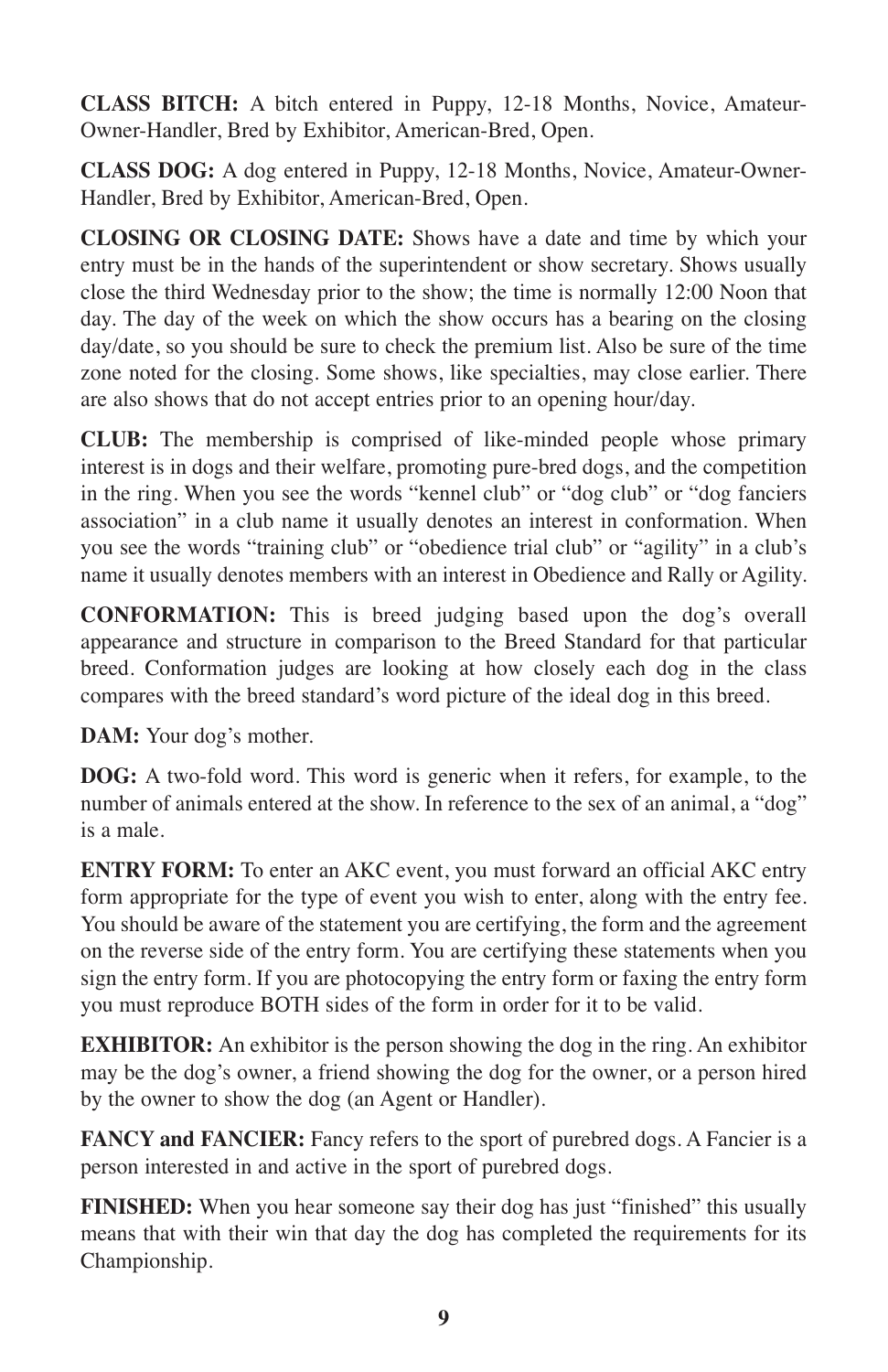**GRAND CHAMPION:** This is a title that may be achieved after a dog becomes a Champion of Record. These dogs compete against other champions of record at the Best of Breed level. All Champions of Record are eligible to be awarded points towards this Grand Championship level. An explanation of how to figure GCH points appears in the show catalog.

There are five levels of Grand Champion status: Grand Champion, Bronze Level Grand Champion, Silver Level Grand Champion, Gold Level Grand Champion, and Platinum Level Grand Champion. For a complete explanation of Grand Championship levels, go to the AKC website.

**GROOMING AREA OR TENT:** At most shows you will find a specific area set aside for exhibitors to put their crate(s) and grooming table and tools. Dogs are to be groomed in this area only. Dogs are not to be groomed at ringside. You should always be sure to clean up your area when you are ready to leave.

**GROUP CLUB:** These clubs are comprised of members interested in the breeds belonging to one of the seven groups and their events are limited to the breeds in that group.

**JUDGING PROGRAM:** Once entries close a judging program must be written for the show. This is a schedule of what time and in what ring each breed will be shown. If you have entered a show you will receive an acknowledgement of that entry (the dog's ID for the show), which is your admittance to the show. In that same envelope you will receive a copy of the judging schedule. If you are entered and have not received your acknowledgement by a few days prior to the show, and you have not received notification that your entry was rejected, you should call the office of the organization to which you sent your entry and verify that you are entered. The totals listed on the schedule are preliminary figures before any proofreading is done. There is always a possibility of discrepancies in some totals.

If you are not entered at the show but would like to attend as a spectator, you may find the schedule posted on the Superintendent's website. Not all Superintendents may post this information, however, if not posted you may obtain the information directly from their office.

Some judging schedules will have an alphabetical list of the breeds entered. This is called an Index to Breeds. It's the shorthand or abbreviated version of the schedule. If you find your breed in the Index to Breeds you should then turn to the body of the schedule to that ring. Go to the time slot for your breed. You may notice there are several breeds under that time slot. This is the schedule of judging within that time frame. This pamphlet is also available free of charge to all spectators.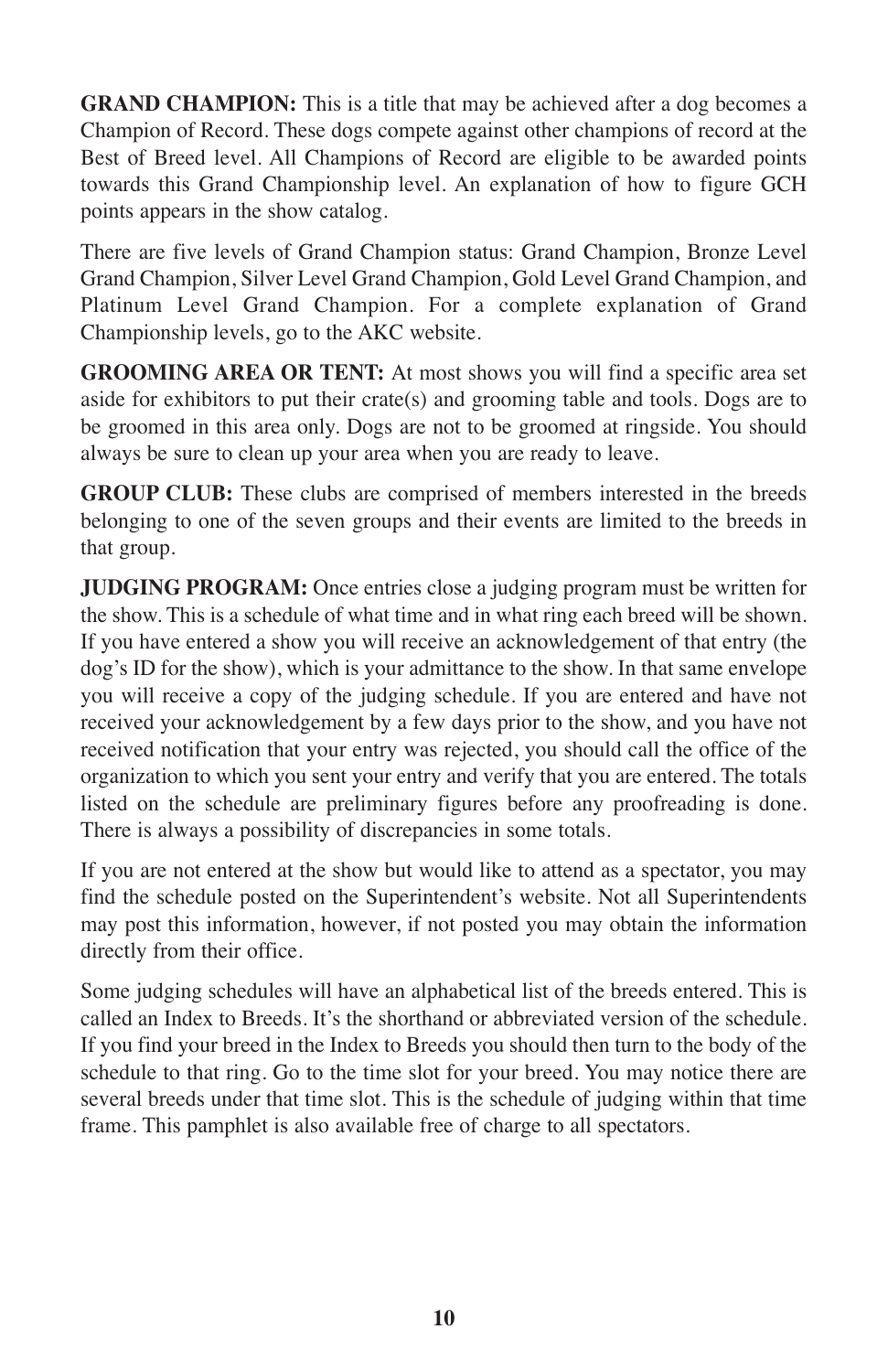**JUNIOR SHOWMANSHIP:** This is a way for youngsters to participate and compete against each other. In Junior Showmanship the handling abilities of the junior handler are judged, not the merits of the dog. In order to compete in Juniors the child must first obtain an AKC Junior Handler Number (Phone: 919-233-9767, or write AKC Junior Showmanship, P.O. Box 900051, Raleigh NC 27675-9051 or e-mail **juniors@akc.org**). An entry must contain the required Junior information in order to be acceptable.

Since this is a learning experience for Juniors, they should be involved not only in the care and training of their dog and proper show etiquette, but also in completing entries for their dog, completing the paperwork for any substitution, completing the paperwork for any Transfer of Junior Showmanship Class, etc. They are expected to have read the AKC Rules for Juniors and they should also have read the AKC Rules Applying to Dog Shows. They should also have read the Breed Standard for the breed they are showing. Some kennel clubs have a Junior program. If at all possible they should be helping at their local club's show. Juniors are the future of the sport and they should be properly prepared to be a positive, contributing member of the Fancy all through their participation in the sport. Classes for Juniors are not divided by gender, however, they are divided by age and experience.

**LIMITED SHOW:** Sometimes a show may be limited to a specific number of dogs or may be limited as to what dogs may compete. For example, a conformation show may be limited to 1200 dogs due to space restrictions. This will be stated in the premium list. In addition, the premium list would state whether this was a strict numerical limit (when the entry reaches the 1200th dog the show is closed to further entries) or whether it will accept every entry received in the same mail as the 1200th entry is received. Usually, the limit will be a strict numerical situation. Obedience may also be limited in their overall entry, or with a limit on each class. This, too, would be noted in the premium list. Conformation shows sometimes are limited to only dogs that have won a blue ribbon or dogs that have obtained their Championship.

**MAJOR:** If your win at a dog show earned your dog 3, 4, or 5 points at one time, the win is referred to as a 'major'. To win its CH your dog must have won at least two majors under different judges to help make up the 15 points needed.

**MISCELLANEOUS:** This class is for pure-bred dogs of such breeds as may be designated by the AKC Board of Directors. These are breeds that are in the approval process to be incorporated into the Stud Book and into one of the Variety Groups after meeting all the requirements.

**MULTIPLE CLASSES:** You may enter as many classes for which your dog is eligible. Some new conformation exhibitors want to get ring experience for both themselves and their dogs and in their excitement, enter multiple regular classes. While this is perfectly acceptable to do, there are some caveats. If you enter two or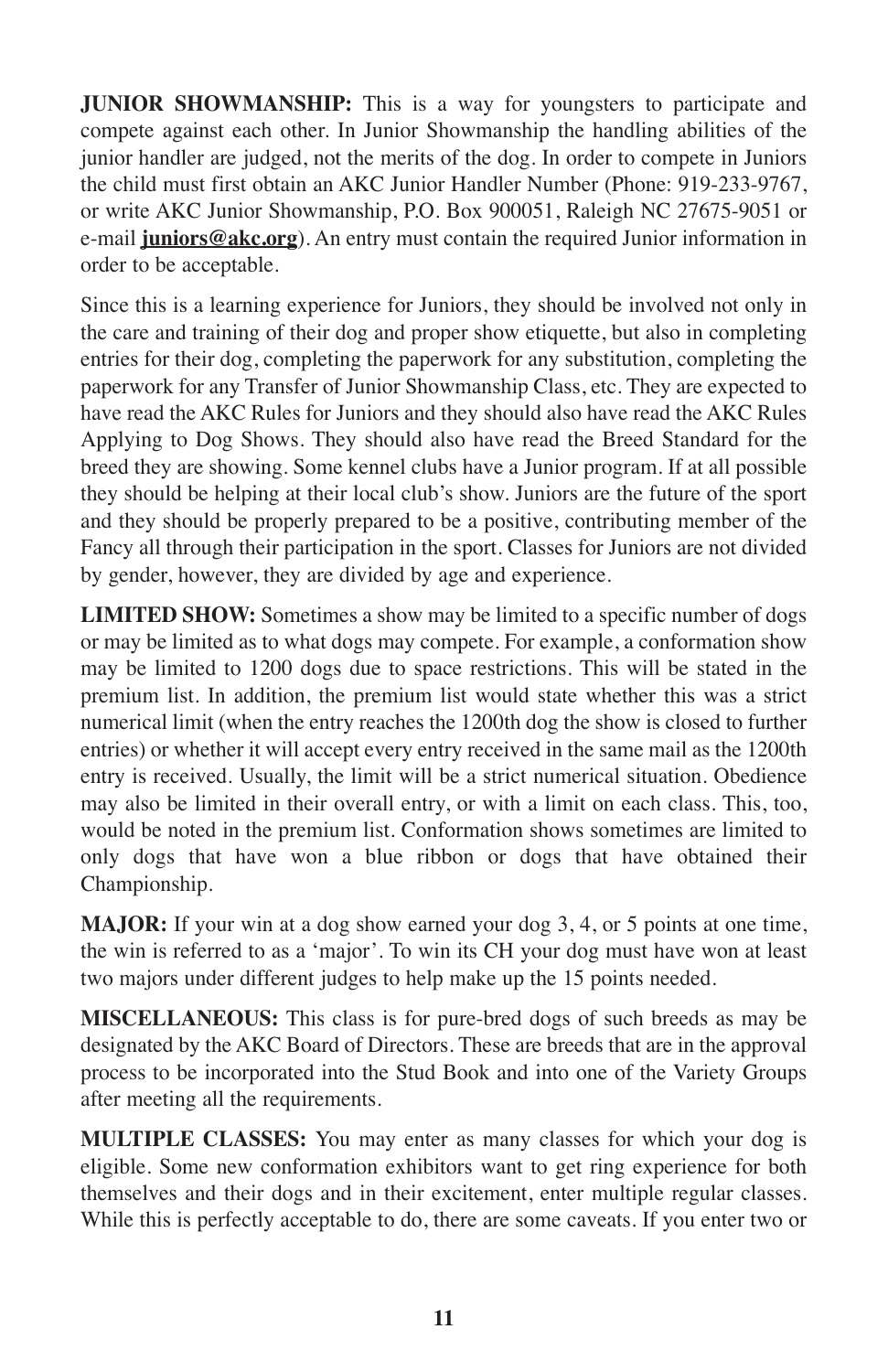even three regular classes, you must place First in each Class in order to compete for Winners (the level at which CH points are awarded). And once you start showing that day, you are required to continue showing in everything you entered for which you are eligible.

For example, if you entered Puppy and Novice, and you showed in Puppy you MUST show in the Novice class you entered, regardless of whether you placed in the Puppy class. But, if you placed 2nd in the Puppy Class and First in Novice, you cannot compete for Winners because your dog was defeated. You can, however, if you've decided you don't want to take the chance with both classes, be marked absent in the Puppy Class and just compete in Novice. You would still need to place First in Novice in order to compete for Winners. But the choice is yours. You just need to remember if you enter multiple regular conformation classes, once you start showing, you must continue. You can miss the first class and show in the second, but if you show in the first you MUST show in the second. AND, it makes no difference if you place 2nd in the first class or don't place at all, you MUST show in the second class you entered. If you encounter a problem at the ring with the steward or someone telling you that you cannot show in that second class you entered because you lost in the first one, have the Superintendent paged to come to the ring.

**NATIONAL OWNER-HANDLED SERIES:** Judged after Best of Breed/Variety in the breed ring, this competition recognizes and showcases the dogs exhibited by owner-handlers and provides a venue for the owner-handlers to compete against their peers. This competition is NOT the same as the Amateur-Owner-Handler class. However, both are based on the quality of the dog NOT the handling ability of the owner.

Several things must have occurred in order to be in the ring for this competition: 1. The exhibitor must have checked the box on the entry form that declares the dog is eligible for this Series competition. If this box is not checked you will not be in the NOHS competition that day. Dogs declared eligible will be identified by an asterisk or other representative mark in the steward's book and in the show catalog. 2. The handler MUST be an owner of record according to AKC records of the date of the show. (Professional handlers, household members and current assistants to professional handlers may not exhibit. A current assistant is defined as anyone employed by a professional handler on a full-time basis, or assisting a professional handler at the show or any show during the cluster weekend.) 3. Dogs must be handled by an owner-handler for the AKC National Owner-Handled Series throughout the breed level competition for the regular show. This includes the class competition and subsequent competition in the breed ring. Additionally, dogs must be handled by an eligible owner-handler for all AKC National Owner-Handled Series competition. 4. The Owner-Handled Best of Breed will be selected from the declared eligible dogs that competed in the Best of Breed/Variety competition for the regular show. This includes Winners Dog, Winners Bitch (unless Best of Winners was awarded to an eligible entry), and the eligible undefeated winners of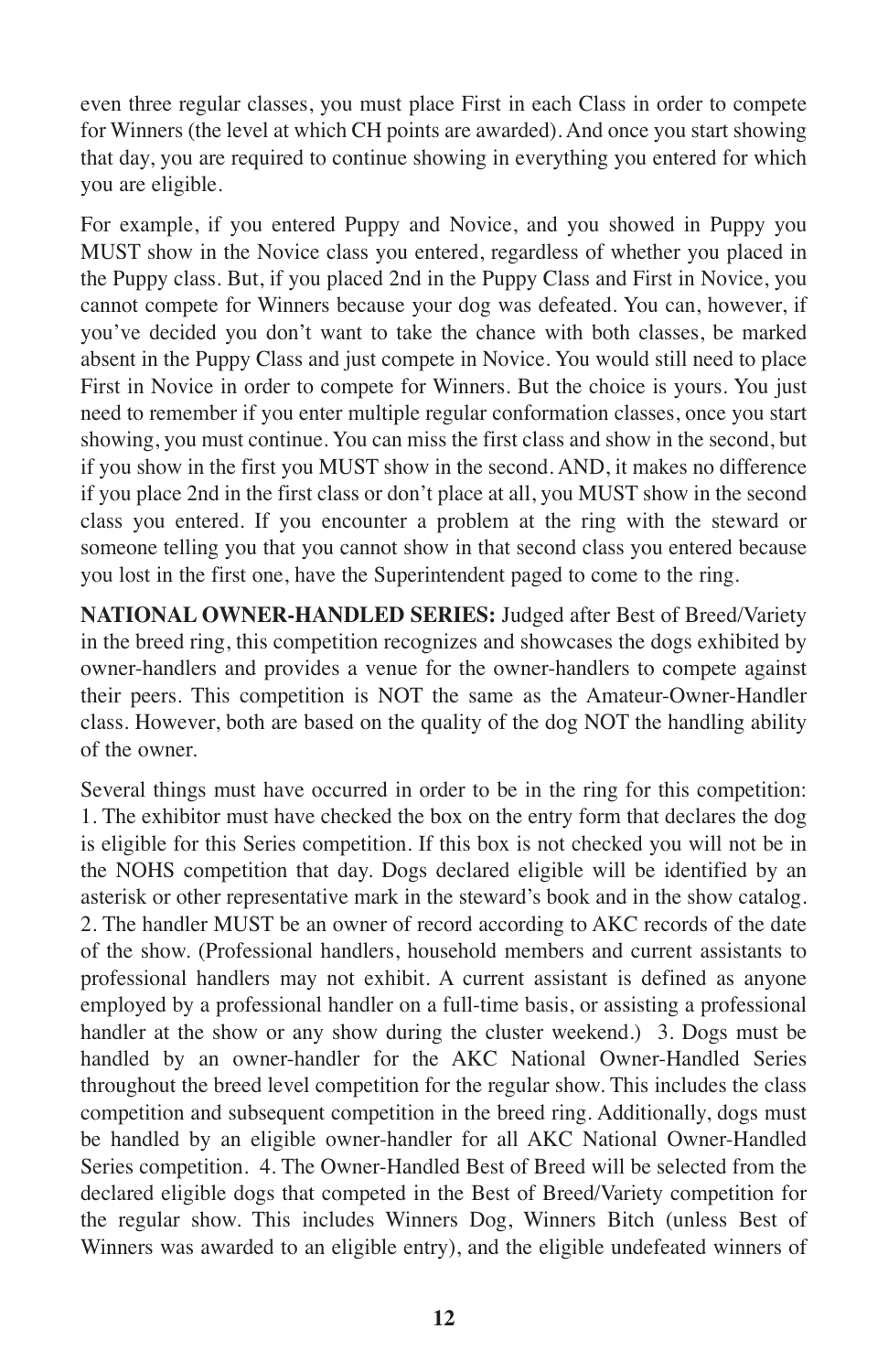the non-regular classes. This excludes all dogs defeated during the class and winners competition for the regular show. You MUST be in the Best of Breed ring to remain eligible - either entered in BOB or by virtue of having won an award in the classes that permit you into the BOB ring.

**OBEDIENCE:** These are classes that demonstrate a dog's ability to take commands and perform certain exercises or patterns. The beginner classes are done with the dog on lead. The more advanced classes are done off lead. There are a number of titles Obedience dogs may obtain as they progress through the classes at each level of experience and training. (See also section on types of events.)

**OPENING DATE:** Some shows do not accept entries prior to a specific date and time. This information is always listed in the club's premium list.

**OWNER:** This is the person who owns the dog being exhibited. Whether there is one owner or four co-owners, all are considered equal owners. There is no such thing as a "primary owner".

**PARENT CLUB:** The Parent Club for a particular breed has the responsibility for the Breed Standard for that particular breed. The Parent Club would also promote their breed, distribute breed literature, hold their breed's "National" Specialty, maintain various breed statistics, etc.

**POINTS:** In order to become a breed Champion your dog must amass a certain number of points. Points are figured on the number of dogs/bitches entered that actually compete on that day and how many you have defeated with your win. There are also requirements for "major" wins under two separate judges. Points are awarded at the Winners level. The point schedule for each division is listed in the show catalog.

**PREMIUM LIST:** This is an advance announcement of the show. It tells you where the show is being held, the date(s), what classes are offered, the club officials, the name of the superintendent or show secretary, the judges, the entry fee, any trophies that will be offered, and any special notices, requirements or rules pertinent to the show. The premium list will also include an entry form for your convenience should you wish to enter.

**RESULTS/MARKINGS:** At each show, somewhere near, or possibly at, the Superintendent's or Show Secretary's table, copies of the judges' sheets with the results of the day's judging are posted so you may check on that day's winners and mark your catalog. If you have won an award you should make the time to check the copy of the judge's sheets for your breed when it is available. You should check to be sure that any award you received that day is marked correctly in the judge's book. If the judge has marked something incorrectly it is much easier to get it corrected when you, your dog and the judge are available. At the same time you check for accuracy you can also determine the number of dogs actually shown and whether you received any points for your efforts that day.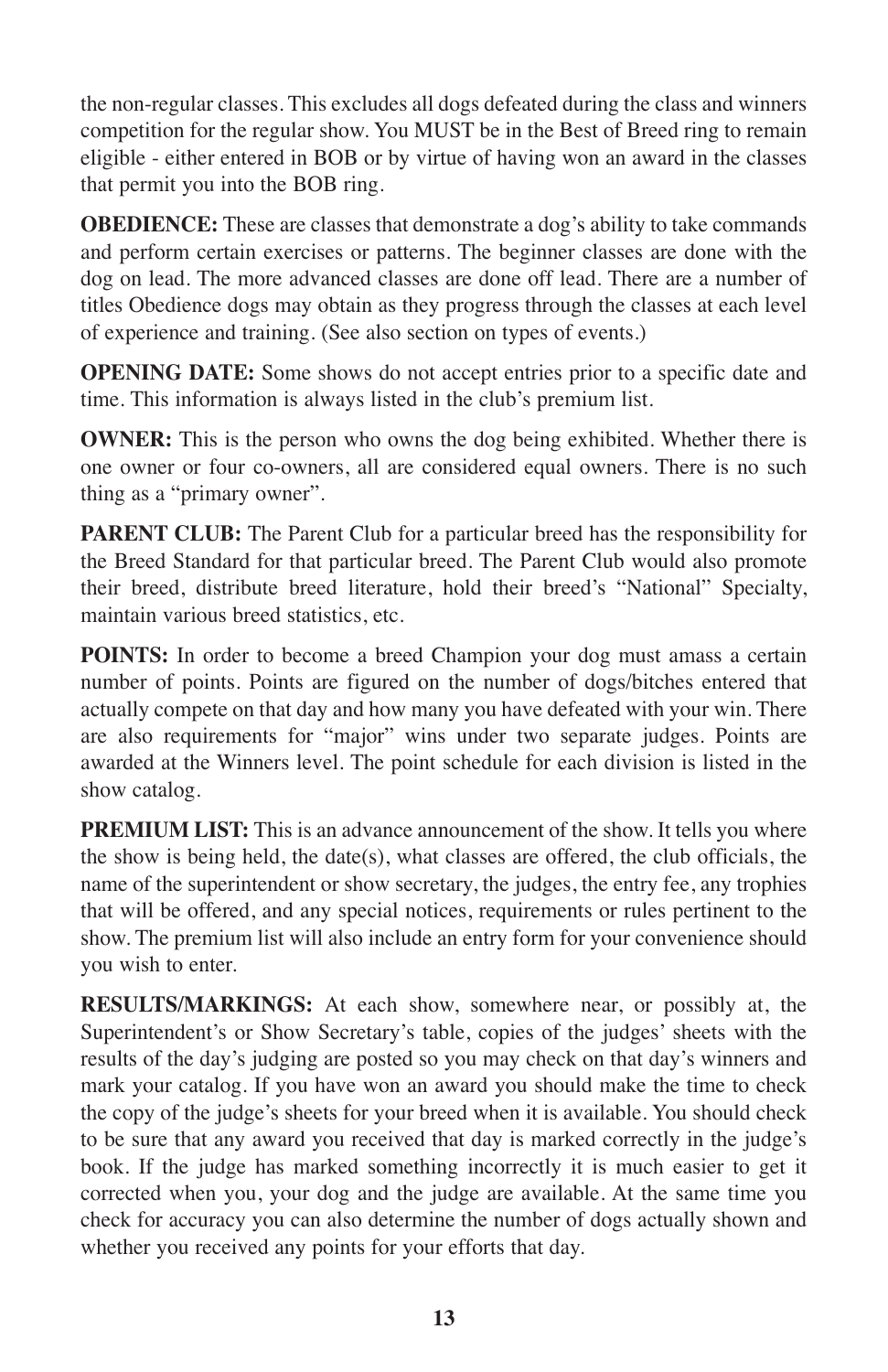**RING:** The area where you will exhibit your dog. This area is reserved strictly for the actual showing of your dog. It is NOT a practice area. You may see an empty ring during the day. This may not indicate that judging is over for that ring, it may be because the judge is having a lunch break, or it may be a ring that will be used at the time the Groups are to be judged.

**SELECT DOG/BITCH:** The Select Dog and Select Bitch are similar to Awards of Merit in that these dogs are also worthy as far as the quality of the dogs of their gender in competition that day. These awards are chosen after Best of Breed/Variety and Best of Opposite Sex. Selects are eligible for Grand Championship points.

**SHOW LAYOUT:** A diagram or map of where rings, grooming, superintendent, club officials, etc. are located. Sometimes clubs will include a layout in their judging schedule and catalog, but it is not required.

**SHOW SECRETARY:** Some clubs do not use a superintending organization. Instead they may have someone (usually one of their members) act as their Show Secretary. This person would then receive entries, process them, etc.

**SIRE:** Your dog's father.

**SPECIAL:** A dog that has met the requirements for a Championship. This refers back to a time when the Best of Breed class was known as "For Specials Only".

**SPECIALTY CLUB:** A Specialty Club is made up of members whose interest is in one breed. For example, a club with a name such as "The Boxer Club of the Lower Peninsula" would have events within their geographic region or area specifically for Boxers. You may hear these local specialty events referred to as "regional" specialties. Oftentimes these clubs host their breed's "National" specialty, which could be a multi-day event.

In conjunction with the aforementioned, you may also hear other terms regarding Specialties: Designated Specialties are those events whose clubs have designated their breed classes within a particular All-Breed Show or Group Show as their Specialty Show. Independent Specialties are events held independent of another club on their own day(s) and site. Concurrent Specialties are those events whose clubs hold their Specialty on the same site and same day as a host All-Breed club's event. This would mean there would be two different opportunities for the breed to be judged - at the Specialty and at the All-Breed event.

**SUPERINTENDENT:** These individuals/organizations are in business to help clubs produce and manage their events. They are the club's agent in the production of the club's dog show. There were Superintendents and Show Secretaries and shows before the AKC was formed. Superintendents perform a myriad of duties to accomplish their work. They print and mail premium lists, write, print and mail judging schedules, entry acknowledgements, process the show entries, print the show catalogs and produce the armbands and judges books. They keep detailed accounting records for each show. They maintain a mail file. Many make the prize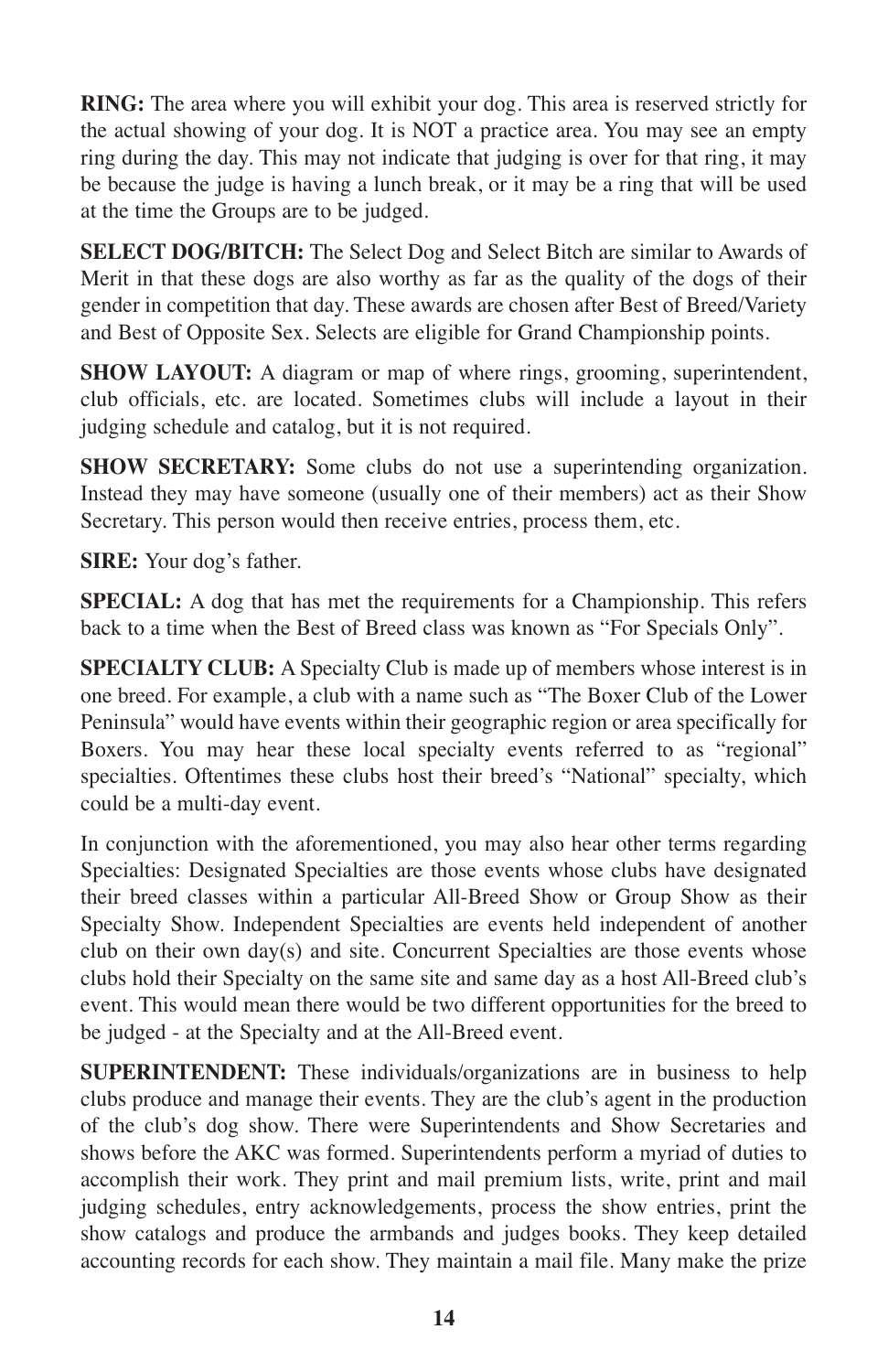ribbons and rosettes. They also physically attend the show, set-up ring equipment, see that the show runs according to the AKC rules, process the results and forward them to the AKC and file a report on the show. They are licensed by the American Kennel Club. See also pages 26-27.

**TABULATING CONFORMATION CHAMPIONSHIP POINTS:** Each catalog carries an explanation of how to figure any points your dog may have won that day. If your non CH dog was entered in the regular conformation classes at an All-Breed Show and did not receive the award for Winners Dog or Winners Bitch you did not receive any CH points.

Points are awarded at the Winners level based upon the number of dogs and bitches that actually competed in your breed at the show. To figure the number of points awarded in Dogs or Bitches you will need to refer to the copy of the Judge's sheet posted at the Superintendent's office. If your dog went Winners in its gender, count all the dogs of that gender present in the classes (Puppy, 12-18, Novice, AOH, Bred-By, Am-Bred, Open), including your dog. The judge will have noted on the sheet any dog that was absent or excused (don't count them). Once you have that number refer to the scale of points in the catalog for your breed.

If your dog went "Best of Winners" you need to figure the points for both sexes. If points were higher in one sex than the other, the dog awarded Best of Winners would get the higher number of points as well. For example, if there were two points in Dogs and three points in Bitches and the Dog went Best of Winners over the Winners Bitch, the Winners Dog would get three points (instead of the two) by virtue of having beaten the Winners Bitch. This is not in addition to the two points; it would be instead of the two points.

If the Winners Dog or Winners Bitch goes Best of Breed, add all the Best of Breed entries present, regardless of gender, to the total class dogs or bitches for their gender and determine the number of points. If the Winners dog or Winners Bitch goes Best of Opposite they would add all the Best of Breed dogs present of the same gender as theirs ONLY.

You do not get an 'extra point' just by virtue of having beat some Champions; nor do you total ALL the dogs of both sexes when figuring points. If in doubt, refer to the explanation in the catalog and/or ask the Superintendent or AKC Field Representative for guidance.

It is important for you to check the copies of the judges sheets for your breed (and possibly your Group) before you leave the show to insure that your dog's win(s) were recorded correctly by the judges. If not marked correctly, bring it to the attention of the superintendent. These sheets are usually posted near the Superintendent's office.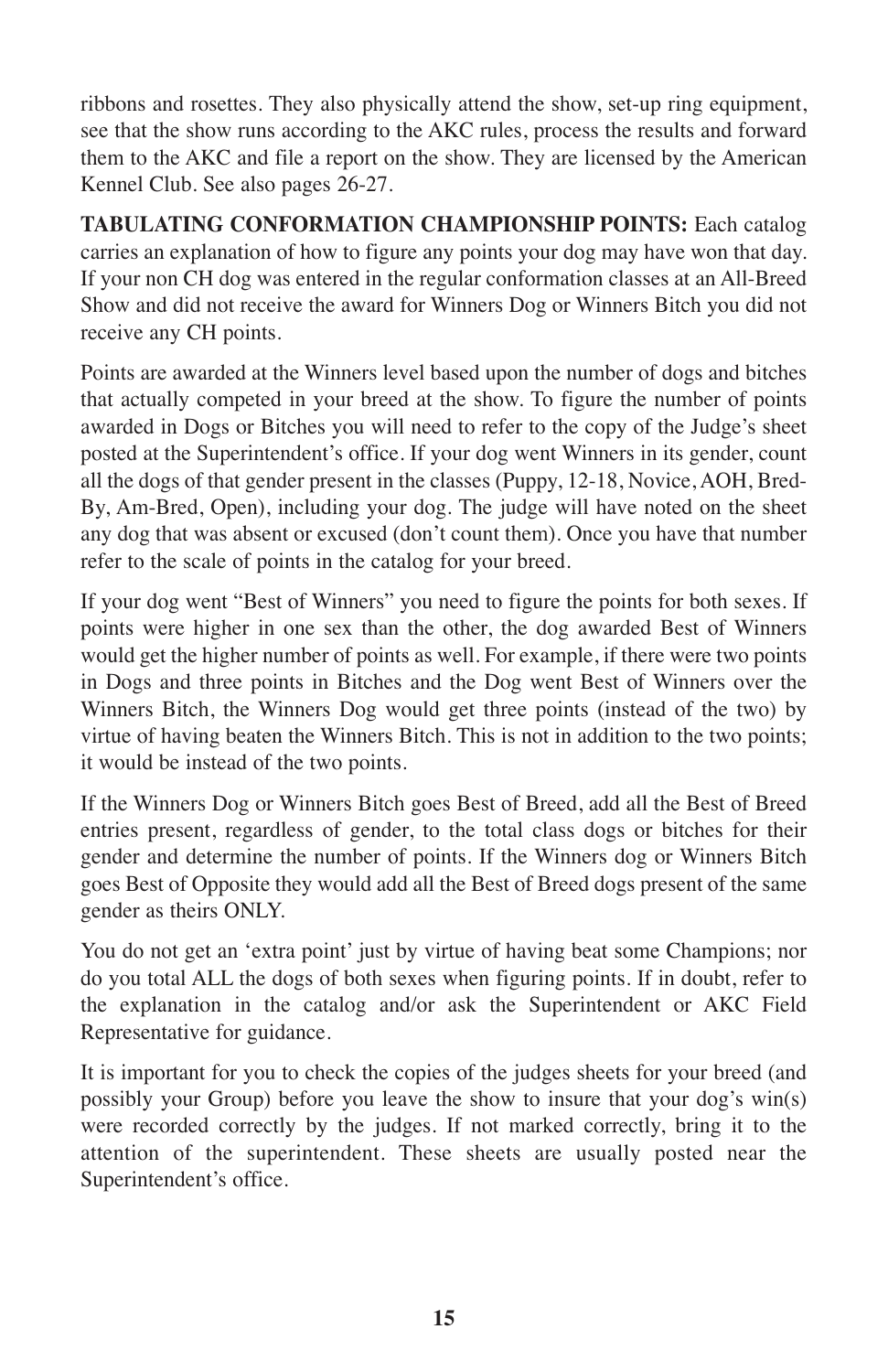**TITLE:** There are a number of titles offered in the various AKC events, each indicating the dog's achievement at various levels. Each event has different requirements, and many titles are offered at each level of competition. Titles are noted on the dog in the catalog. Some titles are noted prior to the dog's name and some are listed after the dog's name. You will note that some dogs are multi-talented and have a number of titles in different disciplines. For example, a dog may be designated a Dual Champion if it has also achieved the title of Field Champion or Herding Champion in addition to it's Champion of Record status in the breed ring. A dog that has its Dual Championship and its Obedience Trial Championship or Tracking or Agility Championship may be designated as a Triple Champion. This is quite an accomplishment for both the dog and its owner.

**TROPHY TABLE:** Located in the club area, this table has a display of certain trophies offered that day. Usually trophies are awarded in the ring. However, sometimes you will receive a trophy card in the ring at the time you receive your award. The card will usually note the award. Take that card to the trophy table and give it to the person manning it. They may ask you to sign the card at the time they give you the trophy.

**VARIETY GROUP:** Dog breeds are classified by AKC into seven Variety Groups. They are: Sporting, Hound, Working, Terrier, Toy, Non-Sporting and Herding.

**WINNERS:** The first-place winners in each of the regular classes compete for Winners. At the end of the dog classes Winners Dog and Reserve Winners Dog are chosen. At the end of the bitch classes Winners Bitch and Reserve Winners Bitch are chosen. The Winners Dog and Winners Bitch compete in the Best of Breed Competition for that breed at that show and compete against each other to determine the Best of Winners award. Championship points are awarded at the Winners level. If you go Best of Winners or if you go Best of Breed or Best of Opposite Sex from the classes it could affect the number of points you may get.

**NOTE:** You should remain ringside after your class is judged. If you were awarded second to the dog or bitch that goes Winners you will need to go back into the ring to compete for Reserve Winners.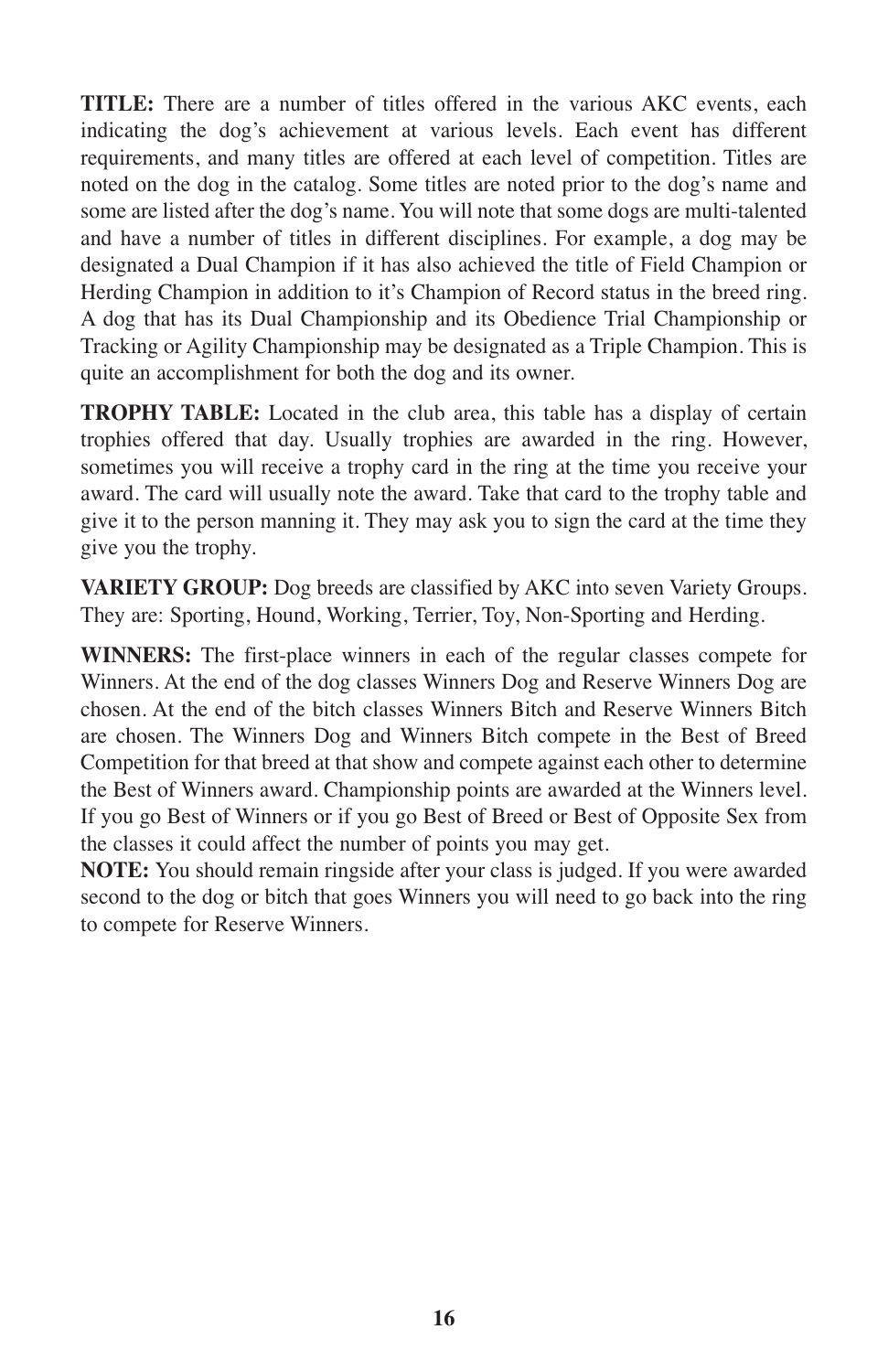## **TYPES OF EVENTS**

**There are many different types of events in which your dog may compete. You may choose one or several. Each event for which your dog may be eligible to compete offers you and your dog new and exciting ways to strengthen the bond between you while having fun. You can get a complete list at [www.akc.org.](http://www.akc.org/) Here are some of the event types:**

**AGILITY:** This area of the sport is more along the lines of the ultimate game for the handler and dog. The timed trials are easy for spectators to follow and exciting for them to watch. In Agility, a dog follows cues from his handler as he shows his agile nature and versatility making his way through an obstacle course while the timeclock is ticking. The course may have jumps, tunnels, weave poles and other obstacles. There are two types of classes that offer increasing levels of difficulty in earning titles.

**CGC:** The Canine Good Citizenship program awards a certification to dogs that can demonstrate they have good manners at home and in the community through a series of exercises. The two-part program stresses responsible pet ownership for owners and basic good manners for their canine companions. The 10-step CGC Test is a good way to begin your dog's training and it can be a springboard into other AKC events.

**FSS OPEN SHOWS:** Informal AKC sanctioned events for FSS and Miscellaneous breeds, aged 4 months and older on the day of the event, that provide these breeds and their owners a chance to gain the ring experience of a conformation dog show in a more relaxed and inviting environment. No points may be earned towards a Championship, but Certificate of Merit points may be earned. FSS Open Shows also allow clubs, judges, and stewards to gain the experience needed for licensed events. FSS Open Shows are run much like a match on the day of the event. The Miscellaneous Class breeds will be considered equivalent to a Group as will the FSS breeds. The winners of the Miscellaneous Class & FSS Groups go on to compete for Best in FSS Open Show.

The following breed classes will be offered at all FSS Open Shows: 4-6 month puppy, 6-9 month puppy, 9-12 month puppy, and open class. Clubs may elect to divide or combine classes by sex. The Division of sexes will be uniformly applied to all breeds and published in the premium list, FSS Open Show invitations or announcements. Approved parent clubs for Miscellanous Class and FSS breeds may offer classes for all Miscellaneous and FSS breeds or for their breed only!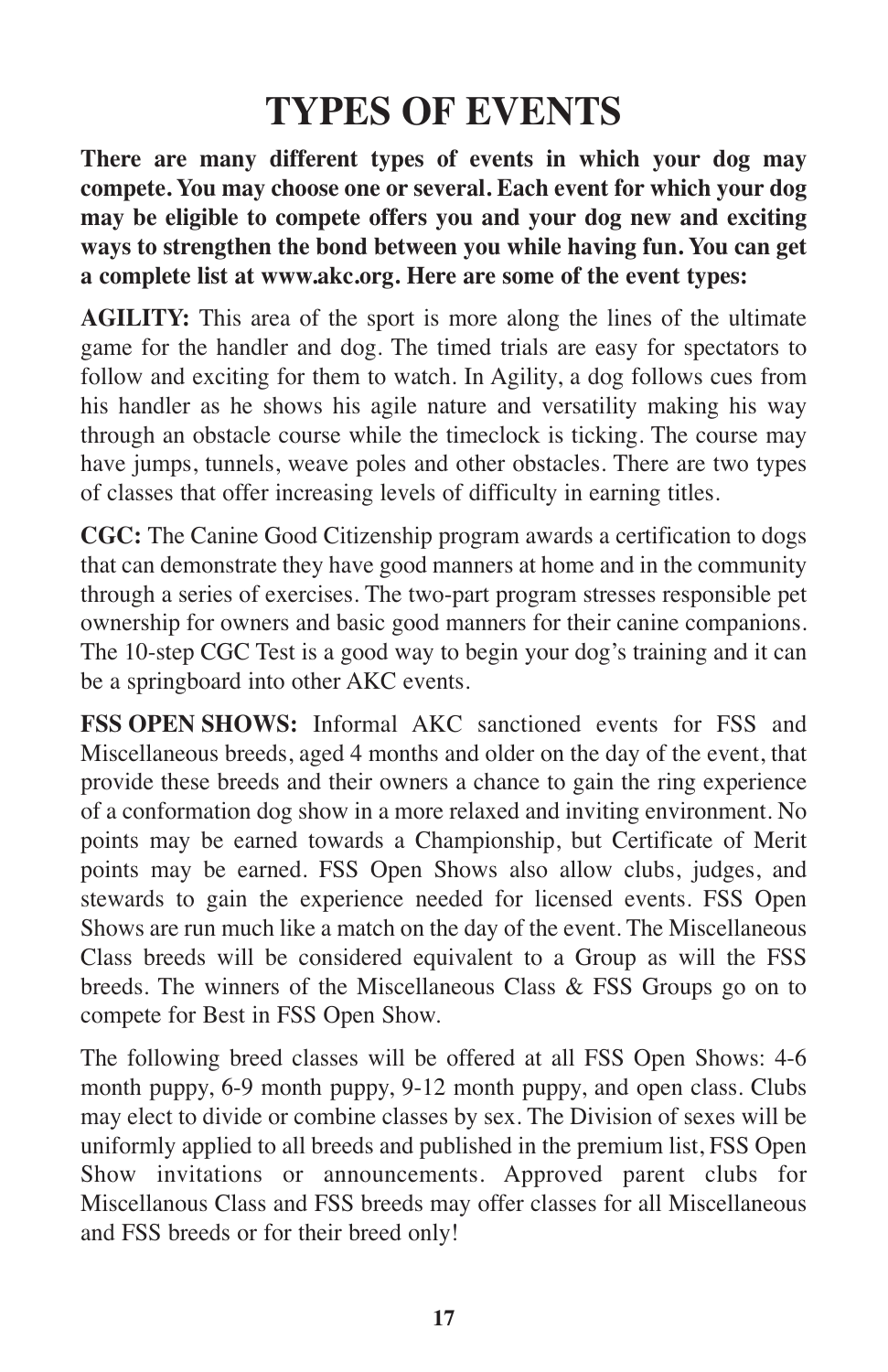**GROUP SHOW:** These are events held for those breeds within a specific Variety Group. For example, all the Working breeds would be eligible within an event held by a Working Group club.

**MATCH SHOW:** There are no points available at these events. Clubs are required to have matches on their way to being approved. These types of matches are run like a point show and demonstrate the club's ability to perform the duties required of a point show. A fun match is simply that: fun. Matches are good practice for you and your dog as well. This is an excellent way for you to learn and understand judging procedure and for your dog to be in a show situation. At a match you usually enter your dog that day and get your armband at the entry desk.

**OBEDIENCE TRIAL:** Unlike Conformation show judging, Obedience is somewhat easier for a spectator to follow. In Obedience classes a dog must perform a prescribed set of exercises on which it is scored. A perfect score is 200; points are deducted if the dog errs in his performance. These exercises can easily be translated into day-to-day life with your dog. For example, dogs must heel, both on and off lead, sit, down, stay and come when called. In advanced classes there are more difficult exercises, such as directed jumps and scent discrimination. Obedience dogs may compete for a number of titles at different levels of experience and training.

**POINT SHOW:** These are events at which points toward an AKC Championship may be awarded. Entries for these events must be in the accepting office by a deadline, typically two and one-half weeks prior to the show. At these events you will pick up your armband at the ring where you are to be judged, approximately 15-30 minutes prior to your judging time. You will know your armband number because you will have received a copy of the judging schedule and your dog's ID for the show in the mail prior to show day. Also known as a breed show or conformation show, these are the events in which your dog is judged against the Breed Standard.

**SPECIALTY:** A Specialty event is held for a specific breed. You may have an independent specialty show, you may have an association of specialty clubs or a combined specialty club which would hold events for those designated breeds in their association or group.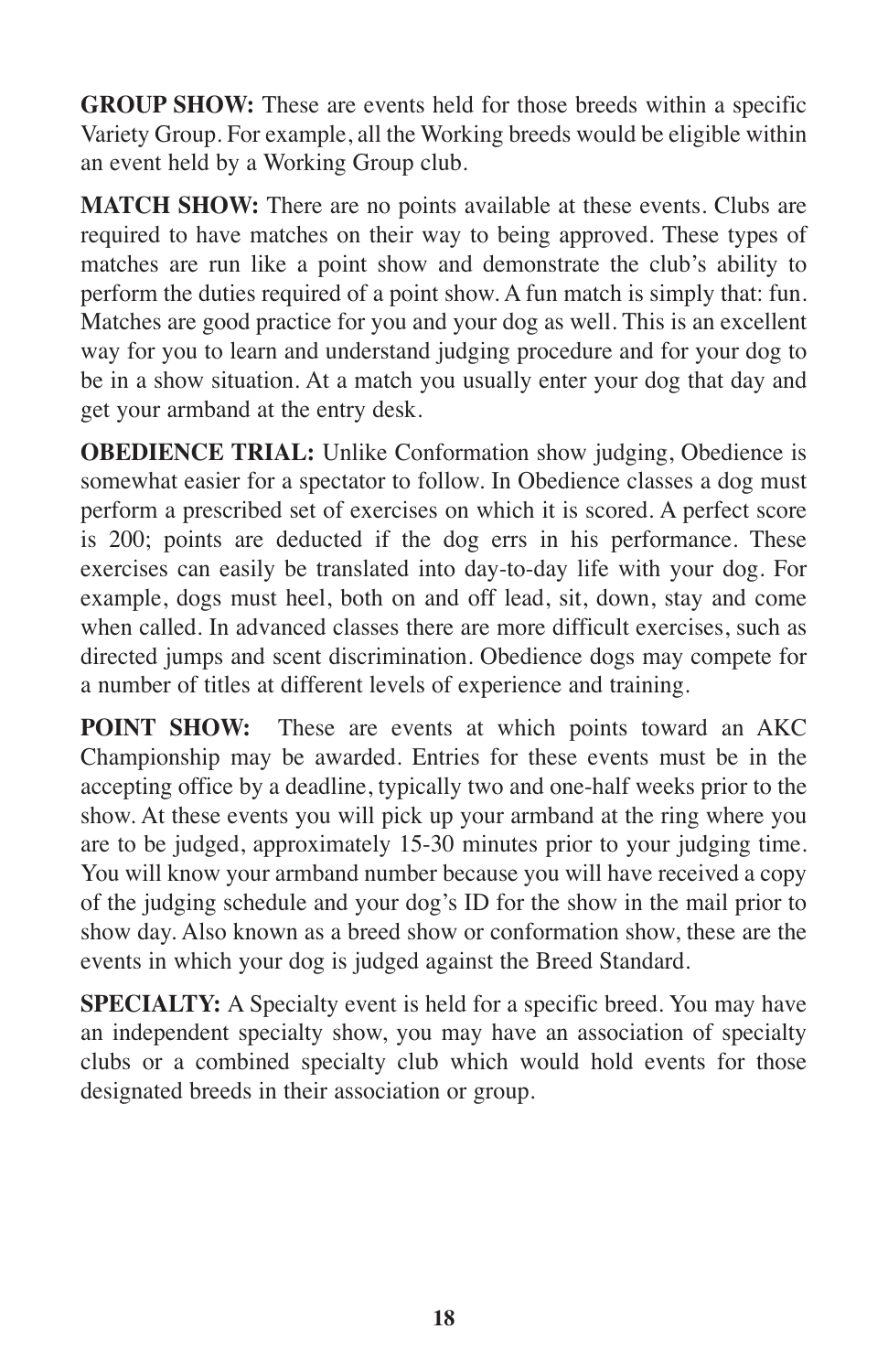**RALLY:** This is Obedience with a twist. The dog and handler must complete a course designed by the Rally judge. There are designated stations that provide instructions regarding the skill to be performed. Scoring is not as stringent as traditional obedience. And, unlike Obedience, handlers may talk to their dogs and encourage their dogs in a variety of ways. Teamwork is the key in Rally.

**TRACKING, FIELD TRIALS, NITE HUNTS, HUNTING TESTS, WATER TESTS OR RACES, EARTHDOG TESTS, HERDING TESTS, LURE COURSING:** These events provide interesting and varied competition for specific breeds to demonstrate their natural abilities in jobs for which they were originally bred and developed. Some of these events may be non-competitive. Go to the AKC's website (**www.akc.org**) for Rules, breed eligibility, requirements, titles, etc.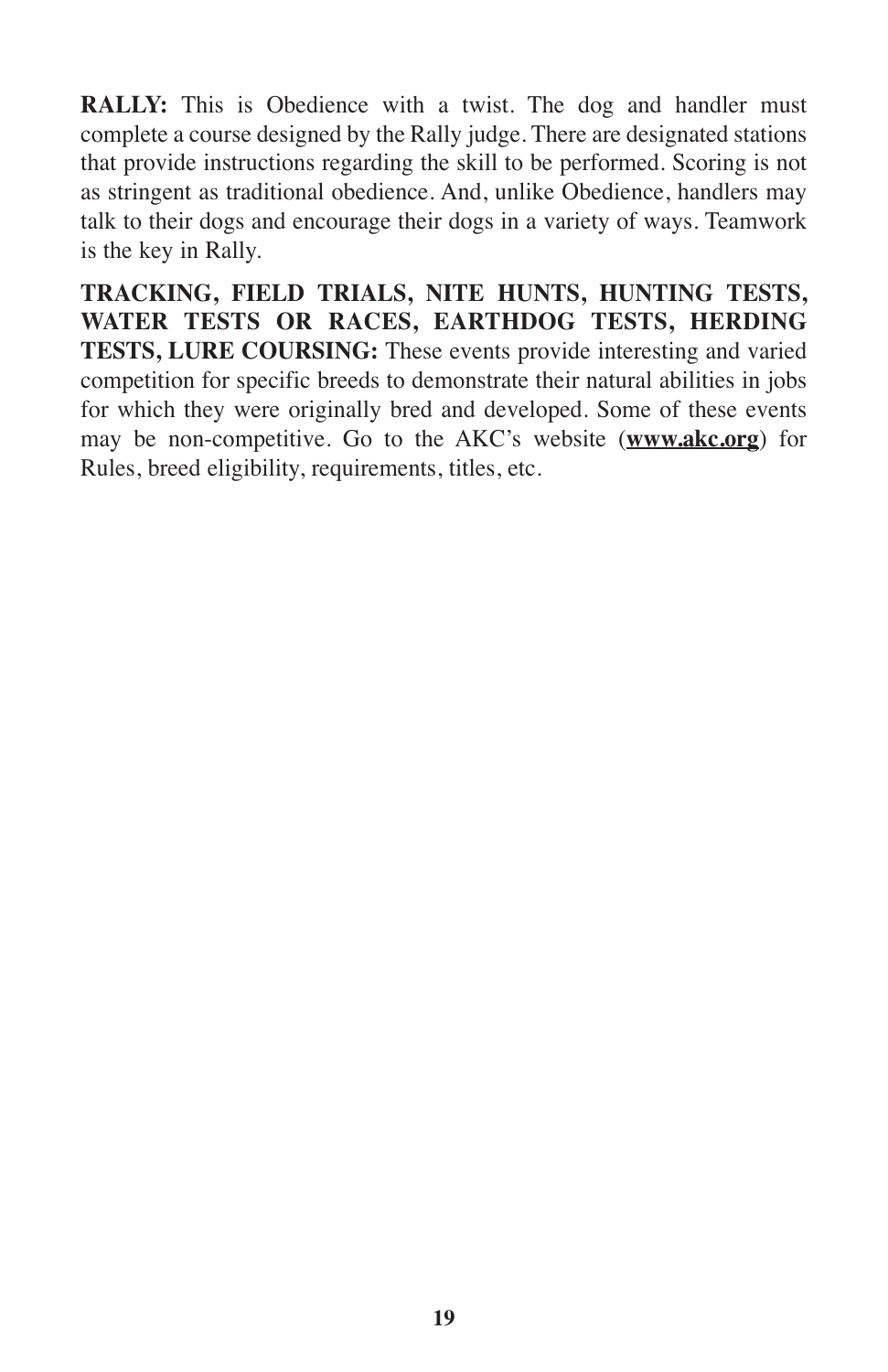## **HOW TO FILL OUT AN ENTRY FORM**

Entering a show requires that you complete an entry form with your dog's information and certain information about yourself. **The entry form consists of two pages (front and back). Without both sides of the entry form it is invalid and unacceptable for entry into a show.** Entry forms are found in each club's premium list (the advance announcement of the show that lists all pertinent information regarding the show). In addition, Superintending organizations have generic forms available at their show offices. The following guidelines should help make the process less intimidating and should help you submit a correctly filled out entry form.



**1** If you are using the entry form from the premium list the top portion of the form will contain information regarding the show you are entering. It will have the club name and date, the event number, the location of the event, entry fees, closing date and time and information on where your entry should be submitted.

If you are using a generic entry form, such as the sample above, you need to  $\frac{1}{2}$ write in only the proper name of the club and the complete date of the event in the blank space at the top of the form.

The breed of your dog goes here. Do not use initials since some breeds have **2** the same initials. And, don't use only part of the breed name because it could be entered incorrectly. For example, if you have an Irish Setter don't put "Irish" alone in the space for the breed, since there are also Irish Wolfhounds and Irish Terriers.

If your breed has a Variety, the Variety goes here. For example, Collies have **3** Smooth and Rough Varieties. So, "Collie" would go in the space for the breed and either "Smooth" or "Rough" would go in this space. Cocker Spaniels, Beagles, Dachshunds, Bull Terriers, Manchester Terriers, Chihuahuas, English Toy Spaniels and Poodles are examples of other breeds that have Varieties.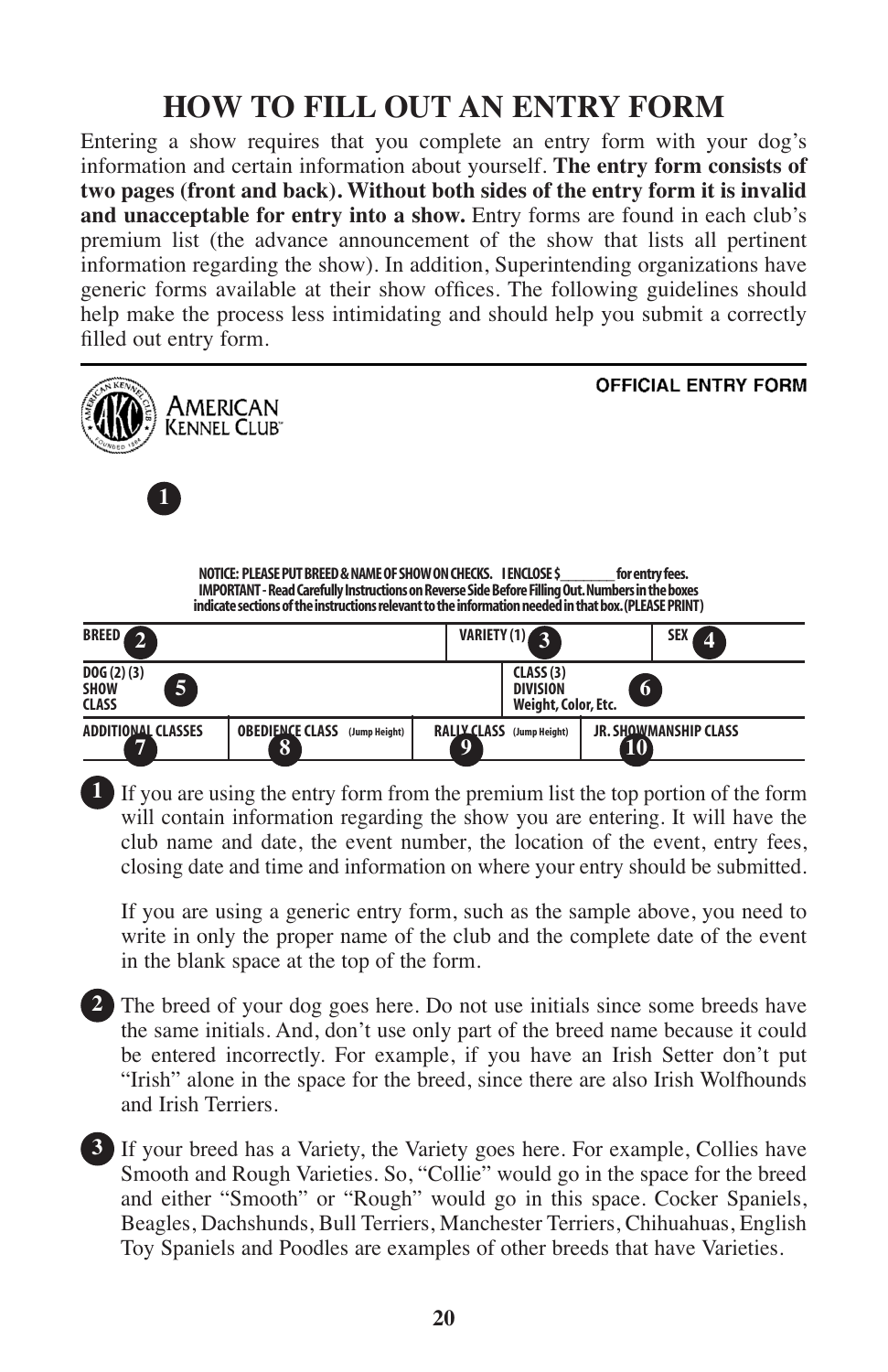- The gender of your dog goes here. **4**
- 5 The class you wish to enter goes here. You can find the list of classes offered at the event in the club's premium list, under the heading "Breed Classification". This is where the classes offered for this particular event are published, along with the breeds acceptable for the event, any class divisions and the judges who will be officiating.

Certain classes are divided by age, weight, coat or color and if that information **6** is not provided on your entry form your entry wouldn't be acceptable. This is where that information goes. For example, if you are entering a show where the Puppy Classes are divided you would put "Puppy" in the space for the Dog Show Class and the age division, "6-9" or "9-12" in this space. If you have a breed that will have the Open Class divided by color you would put "Open" in the space for the Class and you would put your dog's offered color division in this space. For example, if you have a Great Dane in the Open Class you would put the color of your dog (Black, Blue, Brindle, Fawn, Harlequin or Mantle) in this space.

- If you are entering more than one conformation class, this is where the **7** additional class goes. For example, if the club is offering a Sweepstakes class that you want to enter in addition to your regular class this is where you would put "Sweepstakes" along with the age division. If the club is offering a Sweepstakes it will be listed in the Breed Classification area of the premium list and the requirements for the Sweepstakes, the age divisions would usually be listed with the breed prizes.
- If you are entering Obedience this is where you would put the class you are **8** entering. Do not forget to designate whether you are entering "A" or "B". If you are entering the Novice A obedience class and you put "Novice" but not the "A" the entry would be unacceptable. These are separate classes and if you don't designate which one you want to enter the Superintendent or Show Secretary will not know in which class you should be entered and would have to return the entry. Also include your dog's jump height.
- **9** If you are entering Rally, this is where you would put the class (Rally Novice, Rally Advanced, Rally Excellent) you are entering. Do not forget to designate whether you are in "A" or "B". And, remember, some Rally classes require you to list your dog's jump height. As noted above, if you do not designate "A" or "B" the Superintendent or Show Secretary would not be able to accept your entry.
- 10 If you are entering your child in Junior Showmanship, this is where the class information goes. Again, along with the class, you must designate whether the child is "Junior," "Intermediate," or "Senior". The requirements for the classes are found in the club's premium list under a heading for Junior Showmanship.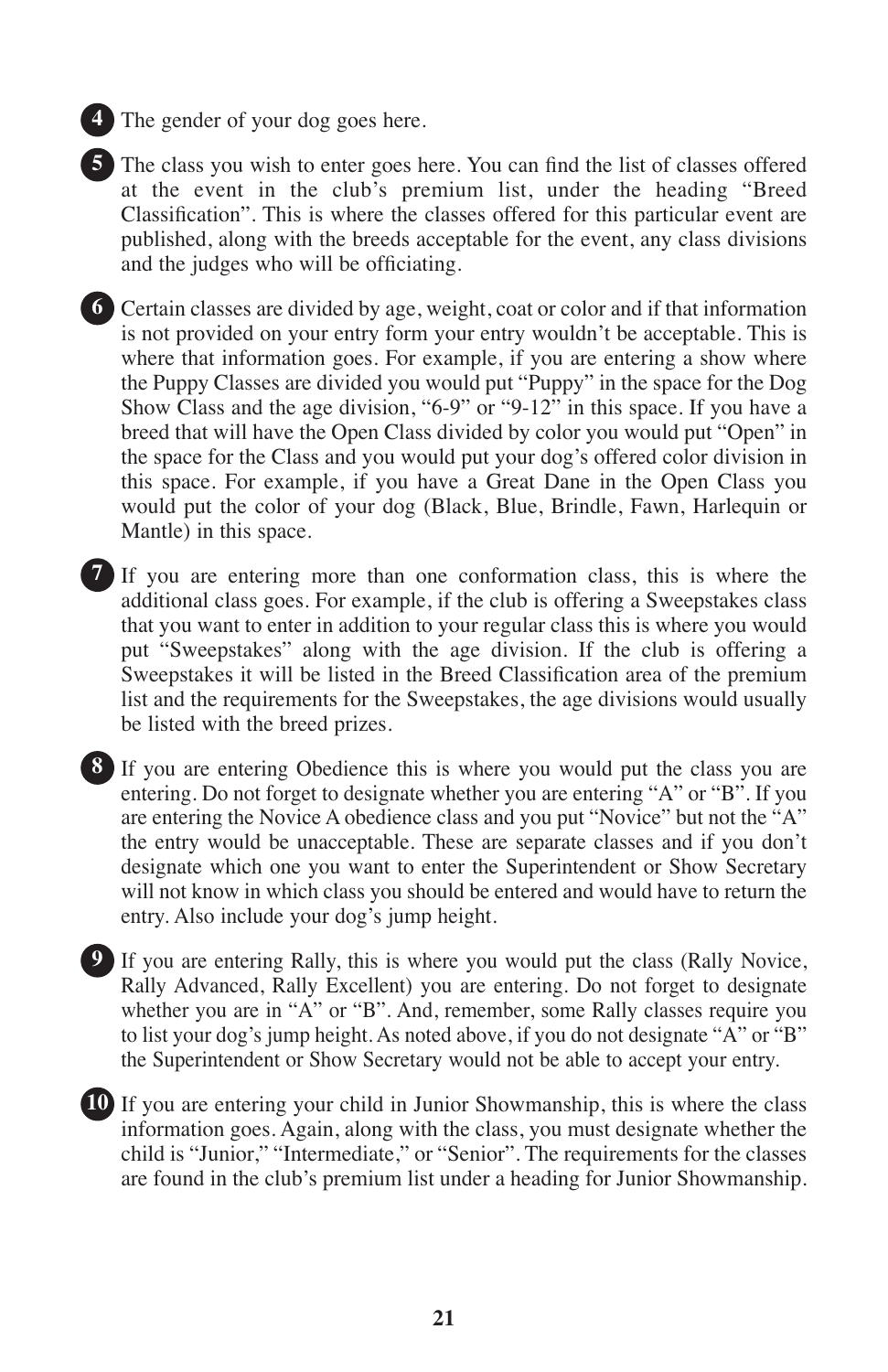| <b>NAME OF (See Back)</b><br>JUNIOR HANDLER (if any)                                                                                                          | JR. HANDLER<br>$\overline{12}$<br>AKC#                                                                                                                                                                                                                                                                                                                                                                                                                               |  |  |  |  |  |  |
|---------------------------------------------------------------------------------------------------------------------------------------------------------------|----------------------------------------------------------------------------------------------------------------------------------------------------------------------------------------------------------------------------------------------------------------------------------------------------------------------------------------------------------------------------------------------------------------------------------------------------------------------|--|--|--|--|--|--|
| <b>FULL NAME</b><br>13<br>OF DOG                                                                                                                              |                                                                                                                                                                                                                                                                                                                                                                                                                                                                      |  |  |  |  |  |  |
| <b>Enter number here</b><br>$\square$ akc® no.                                                                                                                | <b>DATE OF</b><br>15)<br><b>BIRTH</b>                                                                                                                                                                                                                                                                                                                                                                                                                                |  |  |  |  |  |  |
| $\square$ PAL NO.<br><b>ID FOREIGN REG. NO. &amp; COUNTRY</b>                                                                                                 | <b>PLACE OF</b><br>16<br><b>BIRTH (list country)</b><br>Do not print the above in the catalog                                                                                                                                                                                                                                                                                                                                                                        |  |  |  |  |  |  |
| BREEDER 17                                                                                                                                                    |                                                                                                                                                                                                                                                                                                                                                                                                                                                                      |  |  |  |  |  |  |
| <b>SIRE 18</b>                                                                                                                                                |                                                                                                                                                                                                                                                                                                                                                                                                                                                                      |  |  |  |  |  |  |
| 19<br>DAM                                                                                                                                                     |                                                                                                                                                                                                                                                                                                                                                                                                                                                                      |  |  |  |  |  |  |
| <b>Exhibitor's Code</b><br>$\overline{20}$                                                                                                                    |                                                                                                                                                                                                                                                                                                                                                                                                                                                                      |  |  |  |  |  |  |
| <b>11</b> The name of the Junior Handler goes here when entering Junior Showmanship.                                                                          |                                                                                                                                                                                                                                                                                                                                                                                                                                                                      |  |  |  |  |  |  |
| 12 The Junior Handler Number goes here. This is a number that must be obtained<br>information regarding obtaining a Junior Handler Number.                    | from AKC prior to the child entering a show. This number must be included<br>on the entry form or it cannot be accepted. Each premium list contains                                                                                                                                                                                                                                                                                                                  |  |  |  |  |  |  |
| <b>13</b> The Name of your dog as it appears on your registration form goes in this<br>you need to complete an entry form is on your dog's registration slip. | space. An incorrect or incomplete name could lead to problems with your<br>dog's show record or having an award disallowed. Most of the information                                                                                                                                                                                                                                                                                                                  |  |  |  |  |  |  |
| 14 If you have received your permanent registration from AKC, check the top box<br>to your dog's show record or could lead to an award being disallowed.      | in this space and write the number in the space to the right. An AKC<br>registration number consists of two letters and eight numbers. The entire<br>number must be included in this space. If your dog is being shown under an<br>acceptable Foreign Registration Number you should checkmark that box and<br>you must note the country from which this registration was issued. An<br>incomplete number or an incorrect number could lead to problems with respect |  |  |  |  |  |  |
| IS Your dog's birthday goes here: Month, Date and Year.                                                                                                       |                                                                                                                                                                                                                                                                                                                                                                                                                                                                      |  |  |  |  |  |  |
| 16 Checkmark the box that indicates where your dog was born.                                                                                                  |                                                                                                                                                                                                                                                                                                                                                                                                                                                                      |  |  |  |  |  |  |
| $\overline{17}$ List the name(s) of the breeder(s) of your dog in this space. The breeders are<br>registration slip. They are all equal in AKC's eyes.        | the owners of your dog's dam (mother) at the time of the breeding which<br>resulted in your puppy's litter. This information also appears on your                                                                                                                                                                                                                                                                                                                    |  |  |  |  |  |  |
| <b>18</b> List the Sire (father) of your dog here.                                                                                                            |                                                                                                                                                                                                                                                                                                                                                                                                                                                                      |  |  |  |  |  |  |
| <sup>19</sup> List the Dam (mother) of your dog here.                                                                                                         |                                                                                                                                                                                                                                                                                                                                                                                                                                                                      |  |  |  |  |  |  |
| 20 Allows superintendent to respond to specific questions about this entry. Fill in                                                                           | blanks with alpha-numerics and have them available if there is a need to                                                                                                                                                                                                                                                                                                                                                                                             |  |  |  |  |  |  |

inquire about this entry.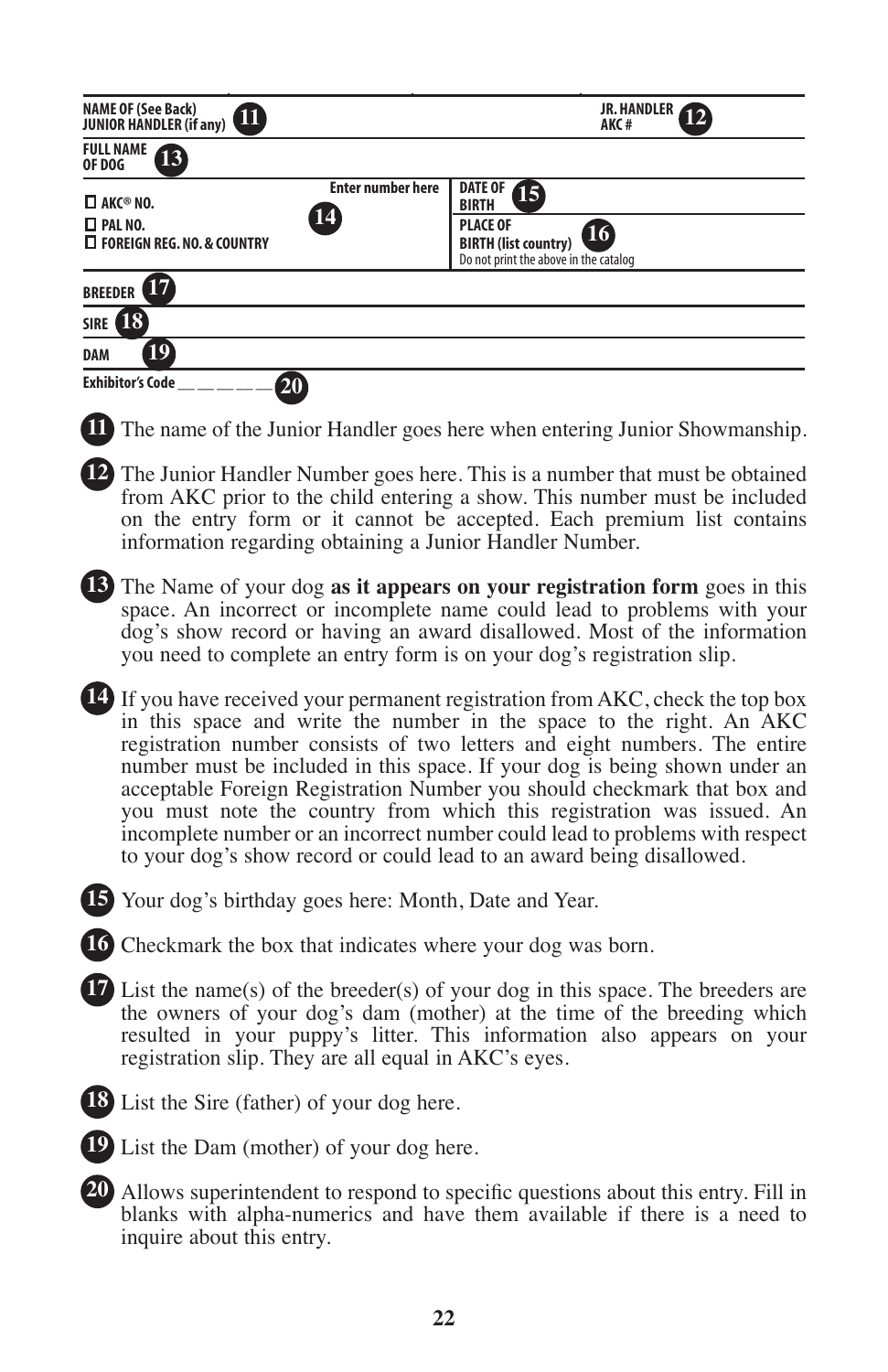| <b>ACTUAL OWNER(S)[4]</b>                                                  |             | (Please Print)                                                              |                                       |           |                                                                                                                                                                                                                                                                                                                                                                                                                                                                                                                                                                                                                                                                                                                                                                                                                                                                              |  |
|----------------------------------------------------------------------------|-------------|-----------------------------------------------------------------------------|---------------------------------------|-----------|------------------------------------------------------------------------------------------------------------------------------------------------------------------------------------------------------------------------------------------------------------------------------------------------------------------------------------------------------------------------------------------------------------------------------------------------------------------------------------------------------------------------------------------------------------------------------------------------------------------------------------------------------------------------------------------------------------------------------------------------------------------------------------------------------------------------------------------------------------------------------|--|
| <b>OWNER'S ADDRESS</b>                                                     |             |                                                                             |                                       |           |                                                                                                                                                                                                                                                                                                                                                                                                                                                                                                                                                                                                                                                                                                                                                                                                                                                                              |  |
| 23                                                                         |             | <b>STATE</b>                                                                |                                       | $ZIP + 4$ |                                                                                                                                                                                                                                                                                                                                                                                                                                                                                                                                                                                                                                                                                                                                                                                                                                                                              |  |
| <b>NAME OF OWNER'S AGENT</b><br>(IF ANY) AT THE SHOW                       |             |                                                                             |                                       |           | CODE #                                                                                                                                                                                                                                                                                                                                                                                                                                                                                                                                                                                                                                                                                                                                                                                                                                                                       |  |
| any decisions made in accord with them.<br>SIGNATURE of owner or his agent |             |                                                                             |                                       |           | I CERTIFY that I am the actual owner of the dog, or that I am the duly authorized agent of the actual owner whose name I have entered above. In consideration of the<br>acceptance of this entry, I (we) agree to abide by the rules and regulations of the American Kennel Club in effect at the time of this event, and by any additional rules<br>and regulations appearing in the premium list for this event, and further agree to be bound by the "Agreement" printed on the reverse side of this entry form. I (we)<br>certify and represent that the dog entered is not a hazard to persons or other dogs. This entry is submitted for acceptance on the foregoing representation and Agree-<br>ment. I (we) agree to conduct myself (ourselves) in accordance with all such Rules and Regulations (including all provisions applying to discipline) and to abide by |  |
| duly authorized to make this entry _                                       |             |                                                                             |                                       |           |                                                                                                                                                                                                                                                                                                                                                                                                                                                                                                                                                                                                                                                                                                                                                                                                                                                                              |  |
| Are you a new exhibitor? Yes ■ No ■                                        | Telephone ( | $\frac{26}{ }$                                                              | Owner/Handled Eligible? Yes $\square$ |           | No L                                                                                                                                                                                                                                                                                                                                                                                                                                                                                                                                                                                                                                                                                                                                                                                                                                                                         |  |
| Email address: 29                                                          |             |                                                                             |                                       |           |                                                                                                                                                                                                                                                                                                                                                                                                                                                                                                                                                                                                                                                                                                                                                                                                                                                                              |  |
|                                                                            |             | (An acknowledgement or receipt of entry may be sent to this email address): |                                       |           |                                                                                                                                                                                                                                                                                                                                                                                                                                                                                                                                                                                                                                                                                                                                                                                                                                                                              |  |
|                                                                            |             | on a dog equal. There is no such thing as a "primary" owner.                |                                       |           | <b>21</b> List the actual owner(s) of your dog here. All owners must be listed. If your<br>dog has multiple owners you should understand that AKC considers all owners                                                                                                                                                                                                                                                                                                                                                                                                                                                                                                                                                                                                                                                                                                       |  |
|                                                                            |             |                                                                             |                                       |           | 22 List your address here. If your dog has multiple owners, only one address may<br>be listed. This is the address to which your entry confirmation will be sent.                                                                                                                                                                                                                                                                                                                                                                                                                                                                                                                                                                                                                                                                                                            |  |
|                                                                            |             |                                                                             |                                       |           | 23 This is also the address that the club's Superintending organization will add to<br>their mailing list so that you will start receiving premium lists in the mail.                                                                                                                                                                                                                                                                                                                                                                                                                                                                                                                                                                                                                                                                                                        |  |
|                                                                            |             |                                                                             |                                       |           | 24) If you are using the services of a Professional Handler you should list the name<br>here. If your handler has an Agent # issued through the Superintending<br>organization, the Professional Handlers Association, the Dog Handlers Guild<br>or the AKC you must list the number in order for your handler to receive<br>separate confirmation information regarding your dog for this particular event.<br>If the Agent $#$ is not included your handler will not receive this information.                                                                                                                                                                                                                                                                                                                                                                             |  |
| is not valid and cannot be accepted.                                       |             |                                                                             |                                       |           | Your signature is required in this space. When you sign the entry form you are<br>agreeing to the certification statement made just above the signature line and<br>to the Agreement on the reverse side of the entry form. An unsigned entry form                                                                                                                                                                                                                                                                                                                                                                                                                                                                                                                                                                                                                           |  |
|                                                                            |             |                                                                             |                                       |           | You should put your daytime phone number here. If there is a problem with<br>your entry the Superintendent may attempt to contact you. Although they are<br>not required to do so, if they find the error early enough in the process they<br>may try to resolve the problem with you so they don't have to return the entry.<br>There are deadlines to which they must adhere so there may be times when<br>they have no choice but to return your entry because of missing information.                                                                                                                                                                                                                                                                                                                                                                                    |  |
|                                                                            |             |                                                                             |                                       |           | Check this box if this is YOUR first show. If you have not shown a dog before<br>you should come to the Superintendent's office for newcomer information or to<br>obtain information on whether a newcomer's orientation is being held that day.                                                                                                                                                                                                                                                                                                                                                                                                                                                                                                                                                                                                                             |  |
| where offered.                                                             |             |                                                                             |                                       |           | 28 Check this box if eligible and competing in the AKC Owner-Handled Series                                                                                                                                                                                                                                                                                                                                                                                                                                                                                                                                                                                                                                                                                                                                                                                                  |  |
| to resolve the problem.                                                    |             |                                                                             |                                       |           | 29 List your e-mail address here. If you have more than one e-mail address, list<br>the one that you use or check most often. Again, if there is a problem with your<br>entry, the Superintendent will attempt to e-mail you before telephoning, to try                                                                                                                                                                                                                                                                                                                                                                                                                                                                                                                                                                                                                      |  |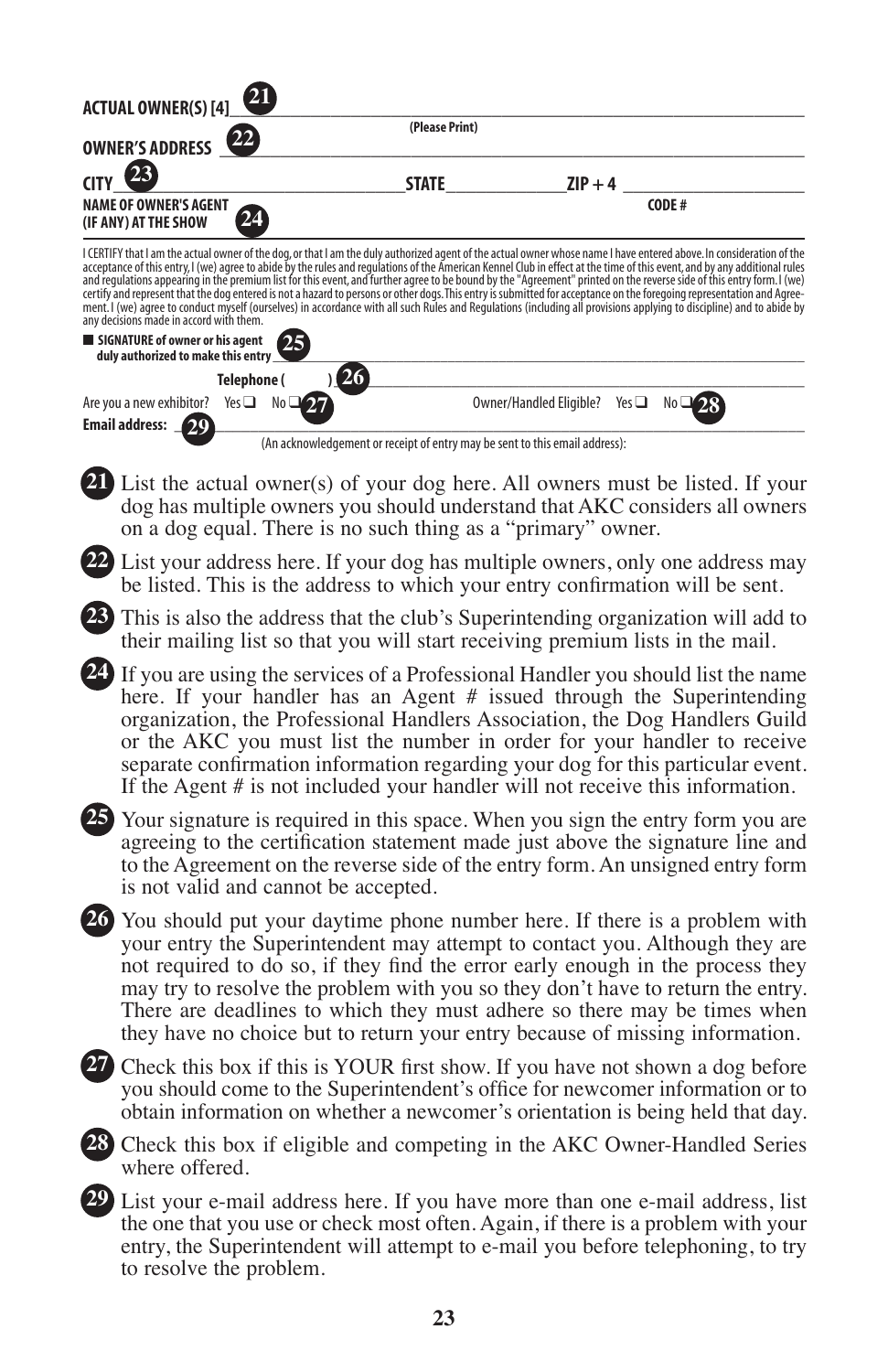AKC Rules, Regulations, Policies and Guidelines are available on the American Kennel Club Web site, www.akc.org

### **AGREEMENT 30**

I (we) agree that the club holding this event has the right to refuse this entry for cause which the club shall deem sufficient. In consideration of the acceptance of this entry and of the holding of this event and of the opportunity to have the dog judged and to win prizes, ribbons, or trophies, I (we) agree to hold the AKC, the event-giving club, their members, directors, governors, officers, agents, superintendents or event secretary and the owner and/or lessor of the premises and any provider of services that are necessary to hold this event and any employees or volunteers of the aforementioned parties, and any AKC approved judge, judging at this event, harmless from any claim for loss or injury which may be alleged to have been caused directly or indirectly to any person or thing by the act of this dog while in or about the event premises or grounds or near any entrance thereto, and I (we) personally assume all responsibility and liability for any such claim; and I (we) further agree to hold the aforementioned parties harmless from any claim for loss, injury or damage to this dog. Additionally, I (we) hereby assume the sole responsibility for and agree to indemnify, defend and save the aforementioned parties harmless from any and all loss and expense (including legal fees) by reason of the liability imposed by law upon any of the aforementioned parties for damage because of bodily injuries, including death at any time resulting therefrom, sustained by any person or persons, including myself (ourselves) or on account of damage to property, arising out of or in consequence of my (our) participation in this event, however such injuries, death or property damage may be caused, and whether or not the same may have been caused or may be alleged to have been caused by the negligence of the aforementioned parties or any of their employees, agents, or any other persons. **I (WE) AGREE THAT ANY CAUSE OF ACTION, CONTROVERSY OR CLAIM ARISING OUT OF OR RELATED TO THE ENTRY, EXHIBITION OR ATTENDANCE AT THE EVENT BETWEEN THE AKC AND THE EVENT-GIVING CLUB (UNLESS OTHERWISE STATED IN ITS PREMIUM LIST) AND MY-SELF (OURSELVES) OR AS TO THE CONSTRUCTION, INTERPRETATION AND EFFECT OF THIS AGREEMENT SHALL BE SETTLED BY ARBITRATION PURSUANT TO THE APPLICABLE RULES OF THE AMERICAN ARBITRATION ASSOCIATION. HOWEVER, PRIOR TO AR-BITRATION ALL APPLICABLE AKC BYLAWS, RULES, REGULATIONS AND PROCEDURES MUST FIRST BE FOLLOWED AS SET FORTH IN THE AKC CHARTER AND BYLAWS, RULES, REGULATIONS, PUBLISHED POLICIES AND GUIDELINES.**

#### **INSTRUCTIONS**

- 1. (Variety) if you are entering a dog of breed in which there are varieties for show purposes, please designate the particular variety you are entering i.e., Cocker Spaniel (solid color black, ASCOB, parti-color). Beagles (not exceeding 13 in. over 13 in. but not exceeding 15 in.). Dachshunds (longhaired, smooth, wirehaired), Bull Terriers (colored, white), Manchester Terriers (standard, toy), Chihuahuas (smooth coat, long coat), English Toy Spaniels (King Charles and Ruby, Blenheim and Prince Charles), Poodles (toy, miniature, standard), Collies (rough, smooth),
- 2. The following categories of dogs may be entered and shown in Best of Breed competition; Dogs that are Champions of Record and dogs which, according to their owner's records, have completed the requirements for a championship, but whose championships are unconfirmed. The showing of unconfirmed Champions in Best of Breed competition is limited to a period of 90 days from the date of the show where the dog completed the requirements for a championship.
- 3. (Event Class) Consult the classification in this premium list. If the event class in which you are entering your dog is divided, then, in addition to designating the class, specify the particular division of the class in which you are entering your dog, i.e., age division, color division, weight division.
- 4. A dog must be entered in the name of the person who actually owned it at the time entries for an event closed. If a registered dog has been acquired by a new owner, it must be entered in the name of its new owner in any event for which entries closed after the date of acquirement, regardless of whether the new owner has received the registration certificate indicating that the dog is recorded in his name. State on entry form whether transfer application has been mailed to the A.K.C. (For complete rules refer to Chapter 11, Section 3).
- 5. Mixed Breed dogs entering classes for Agility, Obedience and Rally trials should mark Breed as AKC Canine Partners Listed Dog "All-American Dog/Mixed Breed." Variety, Breeder, Sire, Dam information shall remain blank for mixed breed entrants.

| <b>JUNIOR SHOWMANSHIP.</b> If this entry is for Jr Showmanship, please give the following information:                                   |                     |
|------------------------------------------------------------------------------------------------------------------------------------------|---------------------|
| AKC JR HANDLER # 32                                                                                                                      | JR.'S DATE OF BIRTH |
| , , , , , , , , , , , , , , , , ,                                                                                                        |                     |
| The above number MUST be included Should you not have your Junior Handler number this may be obtained from the American Kennel Club Phon |                     |

The above number MUST be included. Should you not have your Junior Handler number, this may be obtained from the American Kennel Club. Phone: (919) 233-9767.

By signing the entry form I (we) certify that the Junior Showman does not now, and will not at any time, act as an agent/handler for pay while continuing to compete in Junior Showmanship.

| ADDRESS <sup>33</sup>                                                            |              |    |           |  |
|----------------------------------------------------------------------------------|--------------|----|-----------|--|
| $GITY$ $34$                                                                      | <b>STATE</b> |    | $7IP + 4$ |  |
| $\blacksquare$ If Jr. Handler is not the owner of the dog identified on          |              | 85 |           |  |
| the face of this form, what is the relationship of the Jr. Handler to the owner? |              |    |           |  |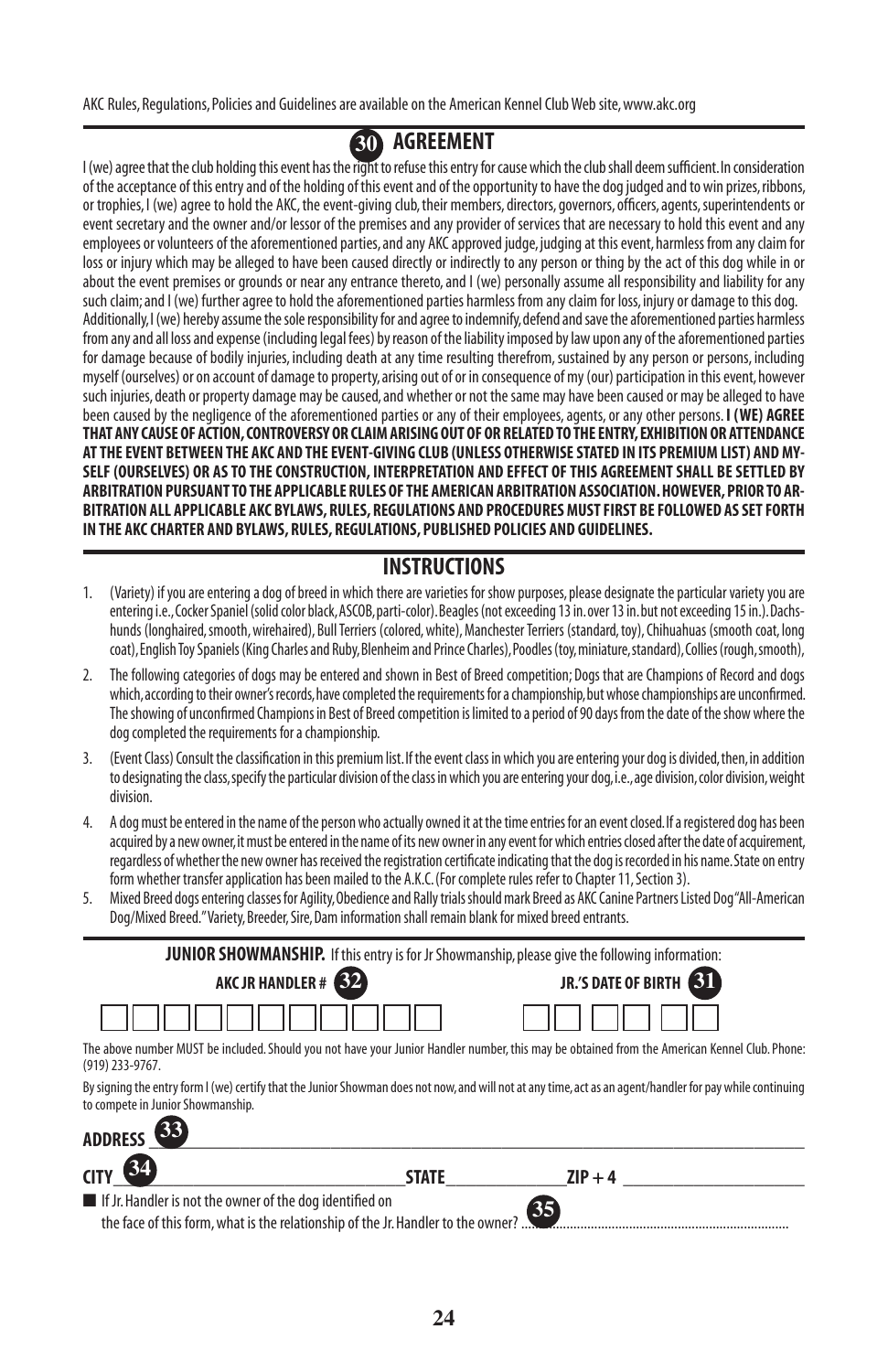On the reverse side of the entry form is an Agreement which you acknowledge **30** and agree to abide by when you sign the front side of the entry form. Without this page an entry is incomplete and cannot be accepted.

If you are entering a Junior Handler, you must list the Junior's Birthday in this **31** space.



**33**

**34**



If the Junior Handler is not the owner of the dog entered you must list the **35**relationship of the Junior Handler to the owner in this space. A Junior's dog must be owned or co-owned by the Junior or the Junior's father, mother, brother, sister, uncle, aunt, grandfather or grandmother, including the corresponding step and half relations.

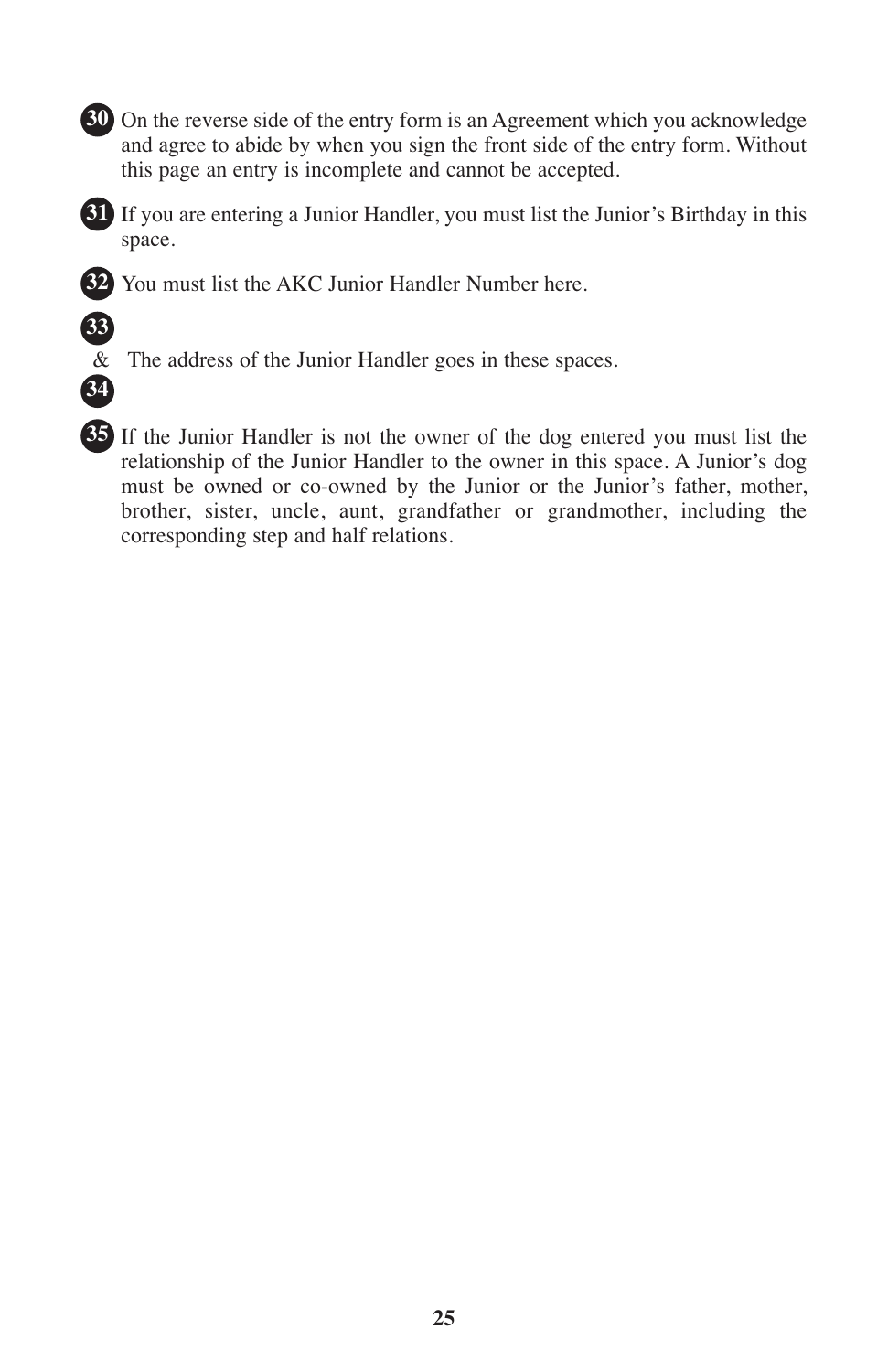## **THE DUTIES AND RESPONSIBILITIES OF AKC LICENSED SUPERINTENDENTS**

- 1. To promote and defend the Sport of Showing Pure Bred Dogs as defined by the CONSTITUTION AND BY LAWS OF THE AMERICAN KENNEL CLUB.
- 2. To recognize the Rules and Regulations of the AKC to form Dog Clubs and to hold shows under those Rules of membership and/or licensing or sanctioning agreements.
- 3. To adhere to and abide by all Rules pertaining to Superintendents.
- 4. To enforce all Rules Applying to Dog Shows.
- 5. To assist Clubs, through contractual agreements, in preparing for and holding shows under AKC Rules.
- 6. To assist Clubs in site inspection and layout when requested.
- 7. To prepare and publish Premium Lists per the contract agreement.
- 8. To act as the agent of the Club, to receive, process and account for entries and their fees, bad checks, due notices, entry changes/corrections prior to closing, etc.
- 9. As trustee of the Club's income from entry fees to protect large sums of money either by bond or other acceptable means.
- 10. To prepare acknowledgements of entry for all entered exhibitors.
- 11. To prepare and publish Judging Programs and acknowledgements to all entered exhibitors and appropriate Club personnel.
- 12. To typeset and prepare Club advertising for the show catalog.
- 13. To compute all prize monies offered in the premium list.
- 14. To prepare and process for printing show catalogs listing the individual dogs entered, ads and other required information.
- 15. To prepare judges' books listing dogs to be judged.
- 16. To prepare appropriate armbands for exhibitors.
- 17. To furnish all appropriate ribbons for dogs judged.
- 18. To furnish all equipment necessary for the operation of the show; benching when required.
- 19. To provide sufficient management by licensed superintendents and assistants for the set-up and running of the show.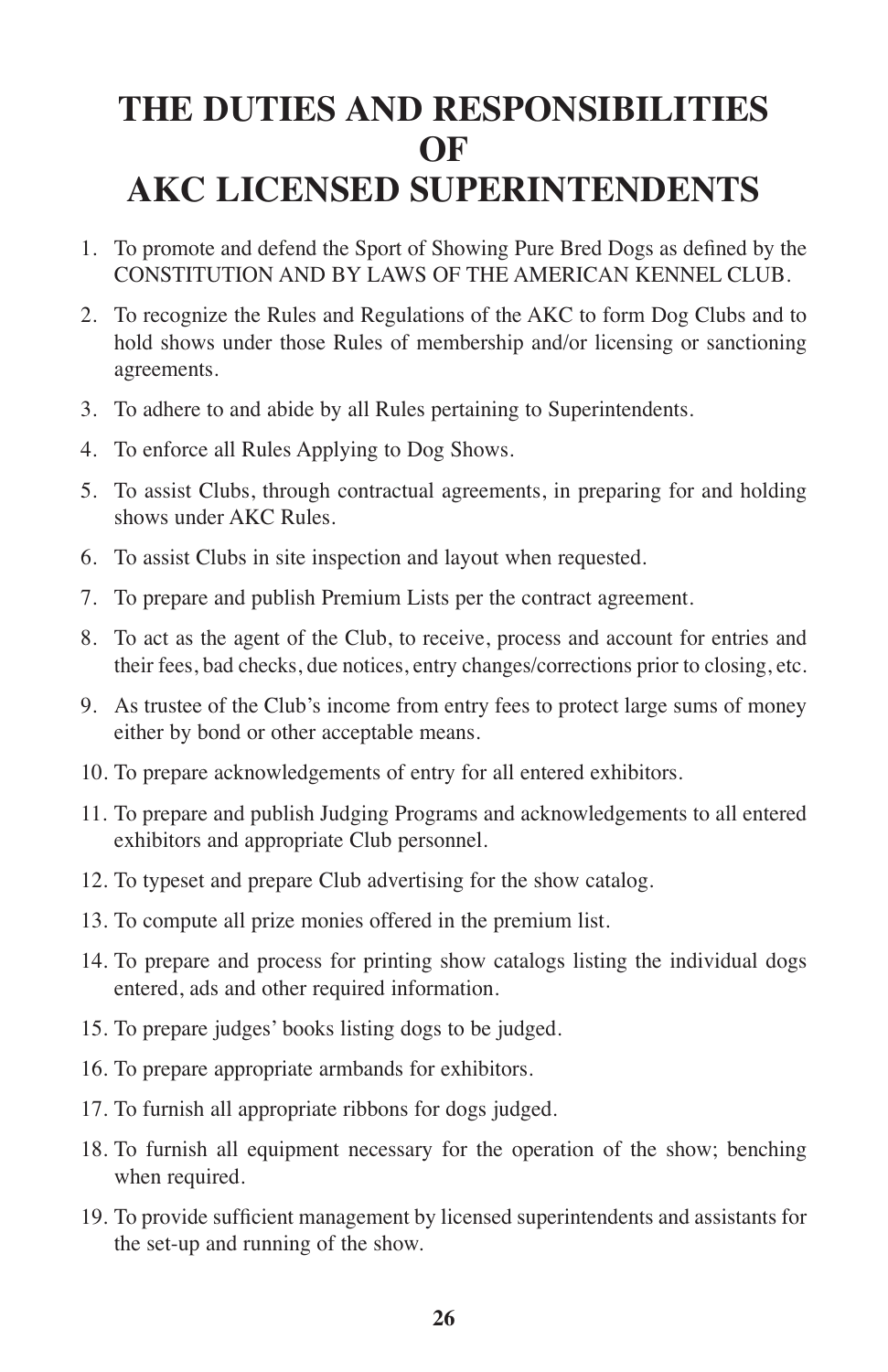- 20. To furnish stewards' books with listings of dogs to assist judges.
- 21. To furnish the Club with a copy of the official results of their show.
- 22. Tabulating the official results of the judging and forwarding those results and official reports to the AKC within time and method required under the Rules.
- 23. To remove all Superintendent's show equipment after the show.
- 24. To provide a complete itemized accounting of the funds and other charges to the Club, along with a check or invoice, on the day of the show or within a reasonable time after the show.
- 25. To carry adequate insurance covering liability or property damage and be able to furnish the Club with proof of this coverage.
- 26. To generally assist and advise the Club in all matters pertaining to their show and their responsibilities.

## **DOG SHOW SUPERINTENDENTS ASSOCIATION CODE OF ETHICS**

- To promote the Sport of Pure-Bred Dogs.
- To conduct Business in a manner displaying the highest degree of Professional and Ethical behavior bringing credit to the Profession and the Association.
- To diligently and honestly pursue the client's legitimate objectives.
- To behave in a manner consistent with the stated goals of his/her organization or employer and the Association.
- To provide fair treatment to all exhibitors.
- To handle all financial obligations in a fair, equitable and timely manner.
- To uniformly enforce AKC Rules, Regulations and Policies.
- To adhere to and abide by all Rules pertaining to Superintendents.
- To adhere to and abide by all By Laws, Operating Rules and such precepts as incorporated into the Association.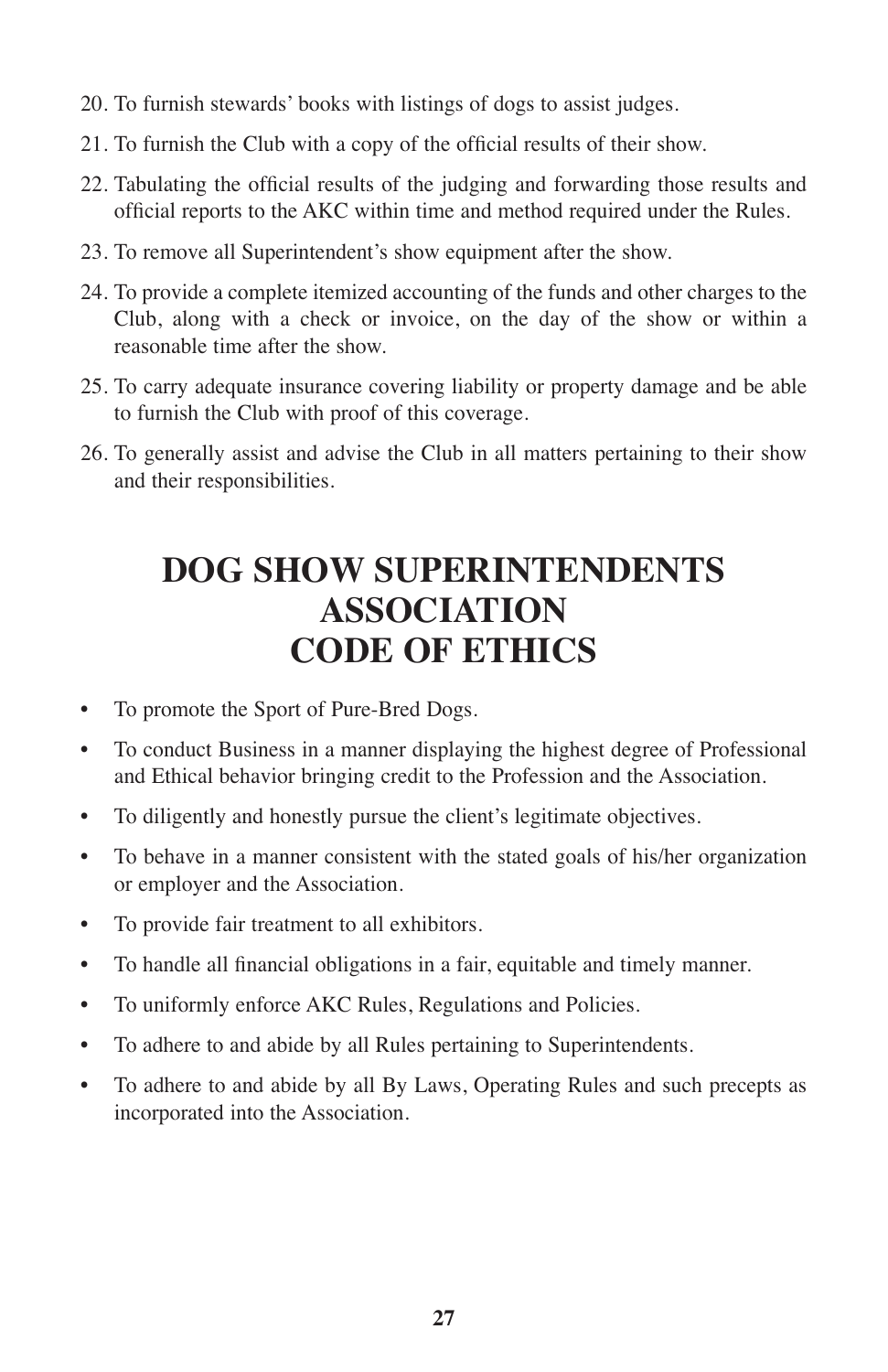## **SOME HELPFUL WEBSITES, POSTAL AND E-MAIL ADDRESSES**

#### *DSSA Members:*

**BaRay Event Services, Inc.** PO Box 508 Burlington, WA 98233 Ph: (360) 755-7086 Email: dogshows@barayevents.com Website: www.barayevents.com

#### **Jack Bradshaw Dog Shows**

P.O. Box 227303 Los Angeles, CA 90022 Ph: (323) 727-0136 Email: mail@jbradshaw.com Website: www.jbradshaw.com

**Roy Jones Dog Shows, Inc.** P.O. Box 828 Auburn, IN 46706-0828 Ph: (260) 925-0525 Email: rjds@royjonesdogshows.com Website: www.royjonesdogshows.com

#### **MB-F, Inc.**

P.O. Box 22107 Greensboro, NC 27420 Ph: (336) 379-9352 Email: mbf@infodog.com Website: www.infodog.com

#### **Jack Onofrio Dog Shows, L.L.C.**

P.O. Box 25764 Oklahoma City, OK 73125 Ph: (405) 427-8181 Email: customer.service@onofrio.com Website: www.onofrio.com

**Rau Dog Shows, Ltd.**

P.O. Box 6898 Reading, PA 19610 Ph: (610) 376-1880 Email: info@raudogshows.com Website: www.raudogshows.com

### *Other Contacts:*

#### **The American Kennel Club**

8051 Arco Corporate Dr., Suite 100 Raleigh, NC 27617-3390 Ph: (919) 233-9767 Website: www.akc.org